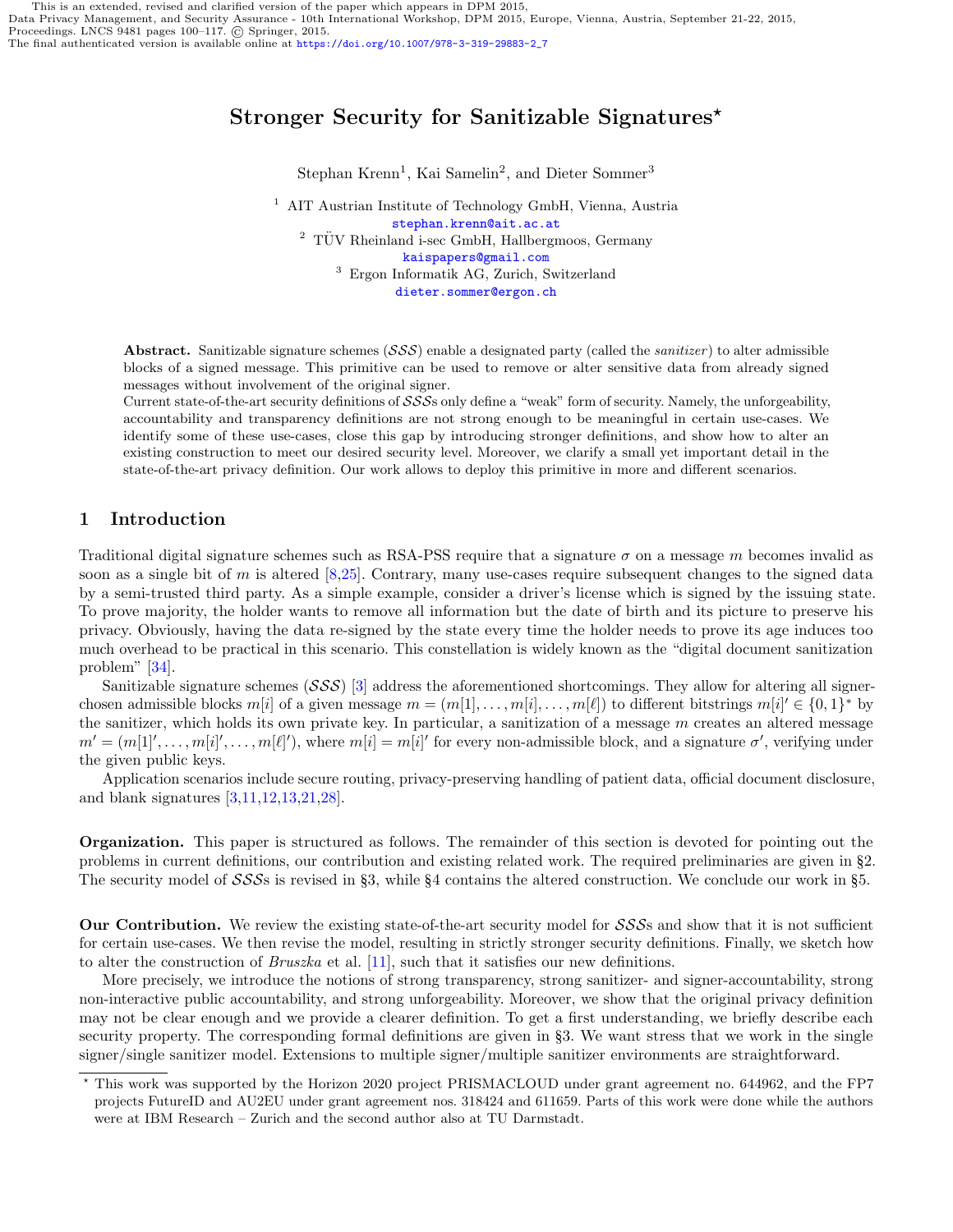(Strong) Unforgeability. In SSSs, there are two key pairs, one for the signer and one for the sanitizer. Unforgeability requires that an adversary, not having access to any of these private keys, cannot generate a signature on messages not endorsed by the signer or the sanitizer.

Our new stronger definition also requires that the adversary cannot generate any new signatures on its own, even with fully adaptive oracle access.

Immutability. As already mentioned before, the signer is able to define non-admissible blocks, i.e., blocks which can neither be modified by an outsider nor by the sanitizer. Immutability thus requires that even a sanitizer holding its own private key cannot change non-admissible blocks.

Privacy. A very important property is privacy. It defines that once a message has been sanitized, an outsider cannot derive any information about the original content. Clearly, privacy is necessary to have a meaningful primitive. We clarify a small detail in the current state-of-the-art definition, which may be easily overlooked. Jumping ahead, in the security game for privacy, there are algorithms used whose behavior we clarify, i.e., make explicit.

(Strong) Transparency. The property of transparency is a stronger privacy definition. In particular, if an SSS is transparent, an outsider not holding any private keys cannot decide whether a signature was generated by the signer or the sanitizer, if the corresponding message was never de-anonymized. In other words, transparency is the anonymity of the accountable party. Note, the naming is due to historic reasons [\[3\]](#page-14-1). Our stronger definition guarantees transparency, as long as no message/signature pair was de-anonymized. We want to stress that Ateniese et al. already defined strong transparency in  $[3]$ . However, Pöhls et al. showed that this property is not defined correctly  $[35]$ . Hence, our definition does not collide with their definition.

Unlinkability. Unlinkability is also a very strong privacy notion. It prohibits an adversary from deciding from which signature a derived signature was created.

(Strong) Signer-Accountability. As SSSs allow to alter signed data, it must be derivable which party is responsible for a given message/signature pair. Signer-accountability thus requires that the signer cannot deny that the message originated from itself, if it was signed by the signer.

Our stronger definition also accounts for the signature, i.e., even the signer cannot blame the sanitizer for a signature which the sanitizer did not generate.

(Strong) Sanitizer-Accountability. Sanitizer-accountability is the counterpart to signer-accountability. In particular, the roles are reversed. This is also true for our stronger definition.

(Strong) Non-Interactive Public-Accountability. In the original definition of  $SSS$ s, the accountable party could only be derived if the signer provides a proof  $\pi$  which can be generated if the signer's private key is known [\[9\]](#page-14-6). This contradicts legal and application requirements [\[12,](#page-14-3)[13,](#page-14-4)[29\]](#page-15-5).

Non-interactive public accountability solves this problem by requiring that the accountable party can be derived without requiring any information from either the signer or the sanitizer. This property is mutually exclusive with transparency. As before, our strong definition also takes the signature into account.

Discussion. One may argue that our stronger definitions only make sense in the context of re-randomizable signatures or similar primitives. However, the (contrived) construction given in §[3](#page-4-0) shows that this is not true: there are cases which are trivially insecure in our setting, regardless of the signature scheme used. Moreover, we want to explicitly stress that, on first sight, our changes to the existing definitions seem to be rather technical and only addressing details. However, the provided examples prove that our new definitions may open a wider deployment of this primitive. In other words, this paper wants to raise awareness that certain constellations where  $SSS$ s are used need extra precautions and guidance on how to avoid these pitfalls.

Motivation. Standard digital signatures normally have the property of existential unforgeability against chosen-message attacks (eUNF-CMA) [\[25\]](#page-15-0). Roughly, this definition says that an adversary cannot find a signature  $\sigma^*$  on a new message m<sup>∗</sup> even it has access to a signing oracle which it can query adaptively on messages of its own choice. Later, a stronger notion named "strong existential unforgeability against chosen-message attacks" (seUNF-CMA) has been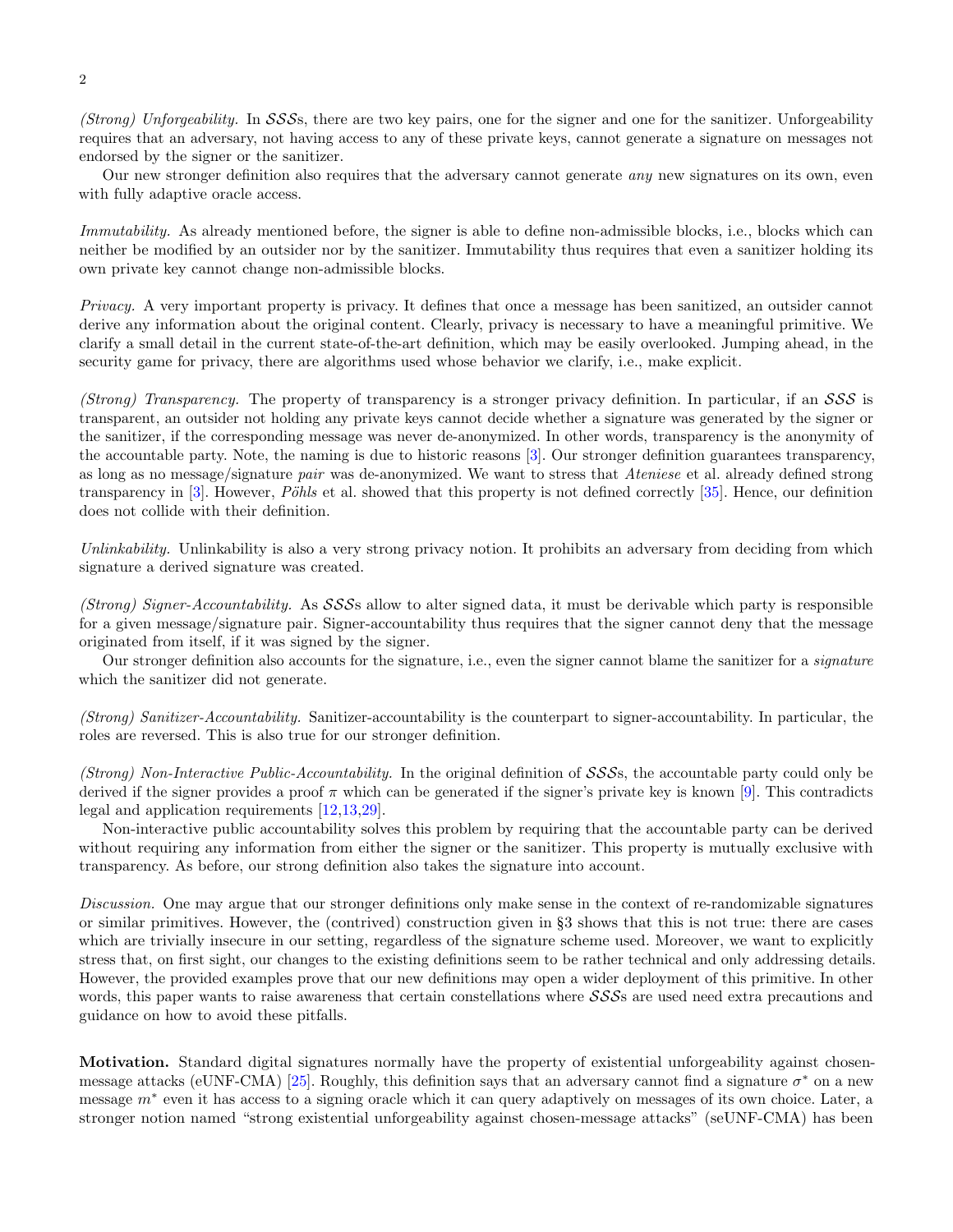introduced [\[2\]](#page-14-7). In this definition, an adversary must not be able to find any message/signature pair  $(m^*, \sigma^*)$  which it has not seen before, i.e., the adversary must not be able to generate *any* signature  $\sigma^*$  on its own, even if it already knows arbitrarily many signatures on messages of its own choice, potentially including m<sup>∗</sup> . This allows for a broader use of digital signatures  $[2,30]$  $[2,30]$ . We follow the same line of research for  $SSS$ s. In a nutshell, we now also consider the signatures in the security definitions; as  $SSSs$  have three parties, this is an even more subtle task than for standard signatures.

Let us further elaborate: first, for unforgeability, the very same problems as for standard signatures apply. Namely, once an adversary learns a signature  $\sigma$  on some message  $m$ , it can potentially generate many new signatures  $\sigma_i^*$  on the same message  $m$ , which then would trace back to the sanitizer or signer, respectively, without this party having the chance of denying the authenticity of the message/signature pair.

Next, transparency, i.e., the anonymity of the accountable party, is only guaranteed for message/signature pairs  $(m_i, \sigma_i)$ , where the *message*  $m_i$  has never been queried to the proof oracle (which informally allows for determining the accountable party; cf. §[2\)](#page-3-0). However, this means that an outsider might be able to determine the accountable party for all signatures on messages queried to the proof oracle, which is a problem if certain messages are signed or sanitized more than once. We clarify this statement by providing a construction secure in the old model which is "obviously" insecure in real-world scenarios in §[3.](#page-4-0)

For all three accountability definitions, similar problems apply. Consider the following examples which clarify our claims:

Examples. Assume that a medical doctor signs a patient record with an SSS. The signed medical record can be sanitized by a server. It removes identifying information from the record before giving it to the accountant, which, in turn, charges the insurance company. This procedure allows to protect the patients' privacy. The current unforgeability definition now guarantees that no party can generate signatures for *new messages*. However, the definition does not guarantee that an outsider cannot generate new signatures on already seen signed messages. This means that the accountant may be able to generate new signatures. If the invoice only consists of the amount due and the treatments, the accountant can thus charge more than once if no extra precautions are deployed, as, e.g., an invoice for a treatment of a broken bone is a common scenario.

As we have two "signers" and a verifier, there also exist intermediate stages, namely for all three accountability definitions. In particular, a corrupt server in our hospital example may alter messages in a way that the medical doctor is accountable, while it is not, e.g., by altering cheap treatments to expensive treatments which have existed before. Thus, the insurance company is charged more, while the accountable party for that particular *signature* may not be the party who has generated the signature. The same is true for the medical doctor: if the signer signs fresh messages which have already been output by the sanitizer, the current definition does not guarantee that the signer cannot blame the sanitizer.

For transparency it is even more problematic as for accountability and unforgeability. Again, the current definition only guarantees that transparency only holds for message/signature pairs  $(m_i, \sigma_i)$  for which the message  $m_i$  has never been "opened", i.e., the signer generated a proof which allows for tracing the accountable party. Depending on the use-case, this may also not always be desired. To be more precise, consider criminal records. In some countries, these records are deleted after ten years. If these records are signed by a national authority using an  $SSS$ , a local municipal office can later sanitize the corresponding entries. However, once it comes to dispute over a single record and it is checked whether it had been sanitized or not, potentially all equivalent records can be traced to either the sanitizer or the signer. If, in this slightly simplified scenario, a record only contains the name and the criminal record, the privacy of all citizens with the same name would be at risk. Obviously, this contradicts the very intention of  $SSS$ s.

We want to explicitly note that in the scenarios sketched above standard mechanisms such as also signing a unique id or the current timestamp does not help at all: if the  $SSS$  is unlinkable [\[11,](#page-14-2)[13](#page-14-4)[,24\]](#page-15-7), such a "tag" destroys the unlinkability of the signature. Clearly, it depends on the use-case which security notions are required.

**Related Work.** SSSs have originally been introduced by *Ateniese* et al. [\[3\]](#page-14-1). *Brzuska* et al. formalized most of the current security properties in  $[9]$ . These have been later extended for unlinkability  $[11,13,24]$  $[11,13,24]$  $[11,13,24]$  and non-interactive public accountability [\[12](#page-14-3)[,13\]](#page-14-4). See §[3](#page-4-0) for the definitions. Some properties discussed in [\[9\]](#page-14-6) have then been refined in [\[26\]](#page-15-8); namely they also consider the admissible blocks in the security games. Recently, several extensions such as limiting the sanitizer to signer-chosen values  $[16,22,31,35]$  $[16,22,31,35]$  $[16,22,31,35]$  $[16,22,31,35]$ , trapdoor  $SSS$ s (which additionally allow to add new sanitizers after signature generation by the signer) [\[18](#page-15-12)[,36\]](#page-15-13), multi-sanitizer and -signer environments [\[10,](#page-14-8)[13,](#page-14-4)[17\]](#page-15-14), and sanitization of signed and encrypted data  $[23]$  have been considered. Currently, the only work considering  $SSS$ s and data-structures more complex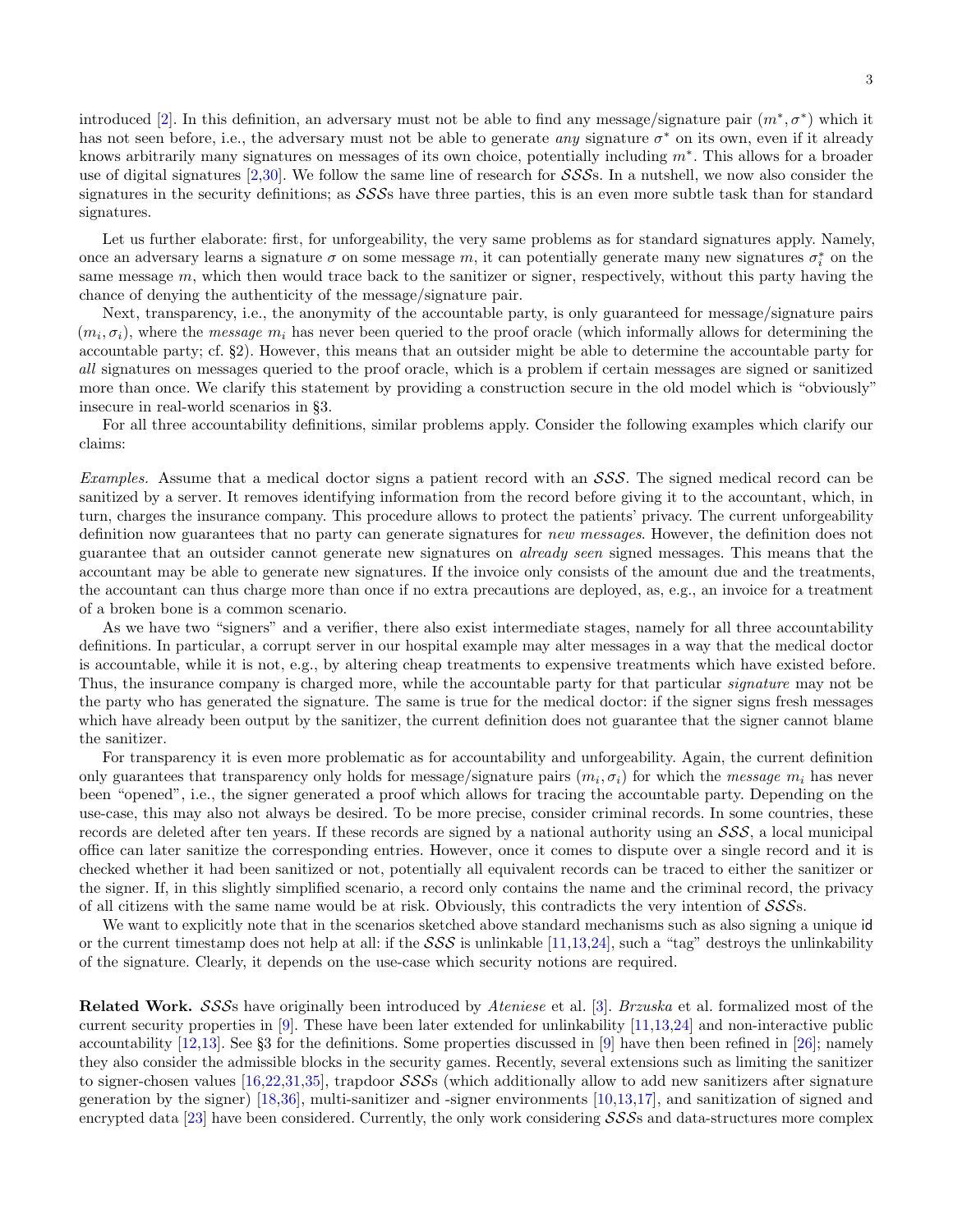than lists is [\[35\]](#page-15-4). Our results directly carry over to the aforementioned extended settings with only minor adjustments. Real implementations and the corresponding performance measurements of  $SSS$ s have also been presented [\[12,](#page-14-3)[13,](#page-14-4)[19\]](#page-15-16).

There exists much additional related work, e.g., proxy signatures [\[33\]](#page-15-17). Ahn et al. [\[1\]](#page-14-9) and Demirel et al. [\[20\]](#page-15-18) provide a comprehensive overview.

### <span id="page-3-0"></span>2 Preliminaries

Here, we present some basic notation and the general framework for SSSs.

*Notation.* By  $\lambda \in \mathbb{N}$  we denote the main security parameter. All algorithms implicitly take  $1^{\lambda}$  as their first input. We write  $a \leftarrow A(x)$  if a is assigned the output of algorithm A with input x. For a message  $m = (m[1], \ldots, m[\ell])$ , where  $m[i] \in \{0,1\}^*$ , we call  $m[i]$  a block, while  $\ell \in \mathbb{N}$  denotes the number of blocks in a message m. We call an algorithm efficient if it runs in probabilistic polynomial time in  $\lambda$ . All algorithms may return an exception  $\bot \notin \{0,1\}^*$ .

A function  $\nu : \mathbb{N} \to \mathbb{R}_{\geq 0}$  is negligible, if it vanishes faster than every inverse polynomial. That is, for every  $k \in \mathbb{N}$ there exists an  $n_0 \in \mathbb{N}$  such that  $\nu(n) \leq n^{-k}$  for all  $n > n_0$ .

Additional preliminaries are presented in Appendix [A.](#page-15-19)

#### 2.1 Sanitizable Signature Schemes

Here, we introduce the algorithms required for  $SSSs$  and the corresponding state-of-the-art security model. The definitions are compiled from  $[9,12,13]$  $[9,12,13]$  $[9,12,13]$ . The security model is discussed and altered in §[3.](#page-4-0)

Definition 1 (Sanitizable Signatures). A sanitizable signature scheme SSS consists of seven efficient algorithms  $(KGen_{sig}, KGen_{san}, Sign, Sanit, Verify, Proof, Judge) such that:$ 

1. Key Generation: There is one key generation algorithm for the signer and one for the sanitizer. Both create a key pair; a private key and the corresponding public key, w.r.t. the security parameter  $\lambda$ :

 $(\text{pk}_{sig}, \text{sk}_{sig}) \leftarrow \text{KGen}_{sig}(1^{\lambda}), (\text{pk}_{san}, \text{sk}_{san}) \leftarrow \text{KGen}_{san}(1^{\lambda})$ 

2. Signing: The Sign algorithm takes as input a message m,  $sk_{sig}$ ,  $pk_{san}$ , as well as a description ADM of the admissibly modifiable blocks. ADM contains the set of indices of the modifiable blocks, as well as the number  $\ell$  of blocks in  $m$ , while we assume that ADM can be uniquely and unambiguously derived from any valid message/signature pair. We write  $ADM(m) = 1$ , if  $ADM$  is valid w.r.t. m, i.e.,  $ADM$  contains the correct  $\ell$  and all indices are in m. If  $ADM(m) = 0$ , this algorithm returns  $\perp$ . It outputs a signature  $\sigma$ :

$$
\sigma \leftarrow \mathsf{Sign}(m, \mathsf{sk}_{\mathit{sig}}, \allowbreak \mathsf{pk}_{\mathit{san}}, \mathsf{ADM})
$$

3. Sanitizing: Algorithm Sanit takes a message m, modification instruction MOD, a valid signature  $\sigma$ , pk<sub>sia</sub>, and sk<sub>san</sub>. It modifies the message m according to the modification instruction MOD, which is a set containing pairs  $(i, m[i])$ for those blocks that shall be modified, meaning that m[i] is replaced with m[i]'. We write ADM(MOD) = 1, if MOD is valid w.r.t. ADM, meaning that the indices to be modified are contained in ADM. Sanit calculates a new signature  $\sigma'$ for the modified message  $m' \leftarrow \text{MOD}(m)$ . Then, Sanit outputs m' and  $\sigma'$ :

$$
(m', \sigma') \leftarrow \textit{Sanit}(m, \text{MOD}, \sigma, \text{pk}_{\textit{sig}}, \text{sk}_{\textit{san}})
$$

4. Verification: The Verify algorithm outputs a decision  $d \in \{true, false\}$  verifying the correctness of a signature  $\sigma$ for a message m w.r.t. the public keys  $pk_{sig}$  and  $pk_{san}$ :

$$
d \leftarrow \text{Verify}(m, \sigma, \text{pk}_{sig}, \text{pk}_{san})
$$

5. Proof: The Proof algorithm takes as input  $sk_{sig}$ , a message  $m = (m[1], m[2], \ldots, m[\ell])$ ,  $m[i] \in \{0, 1\}^*$  and a valid signature  $\sigma$  and a set of (polynomially many) additional message/signature pairs  $\{(m_i, \sigma_i)\}\$ and  $\mathrm{pk}_{san}$ . It outputs a string  $\pi \in \{0,1\}^*$  which can be used by the next algorithm (**Judge**) to derive the accountable party of a given message/signature pair:

$$
\pi \leftarrow \text{Proof}(\text{sk}_{\text{sig}}, m, \sigma, \{(m_i, \sigma_i) \mid i \in \mathbb{N}\}, \text{pk}_{\text{san}})
$$

6. Judge: Algorithm Judge takes as input a message m, a valid signature  $\sigma$ , both public keys and a proof  $\pi$ . Note, this means that once a proof  $\pi$  is generated, no additional action is required with the signer or the sanitizer. It outputs a decision  $d \in \{Sig, San\}$  indicating whether the message/signature pair has been created by the signer or a sanitizer:

$$
d \leftarrow \textit{Judge}(m, \sigma, \text{pk}_{\textit{sig}}, \text{pk}_{\textit{san}}, \pi)
$$

We require the usual correctness requirements to hold  $[9]$ .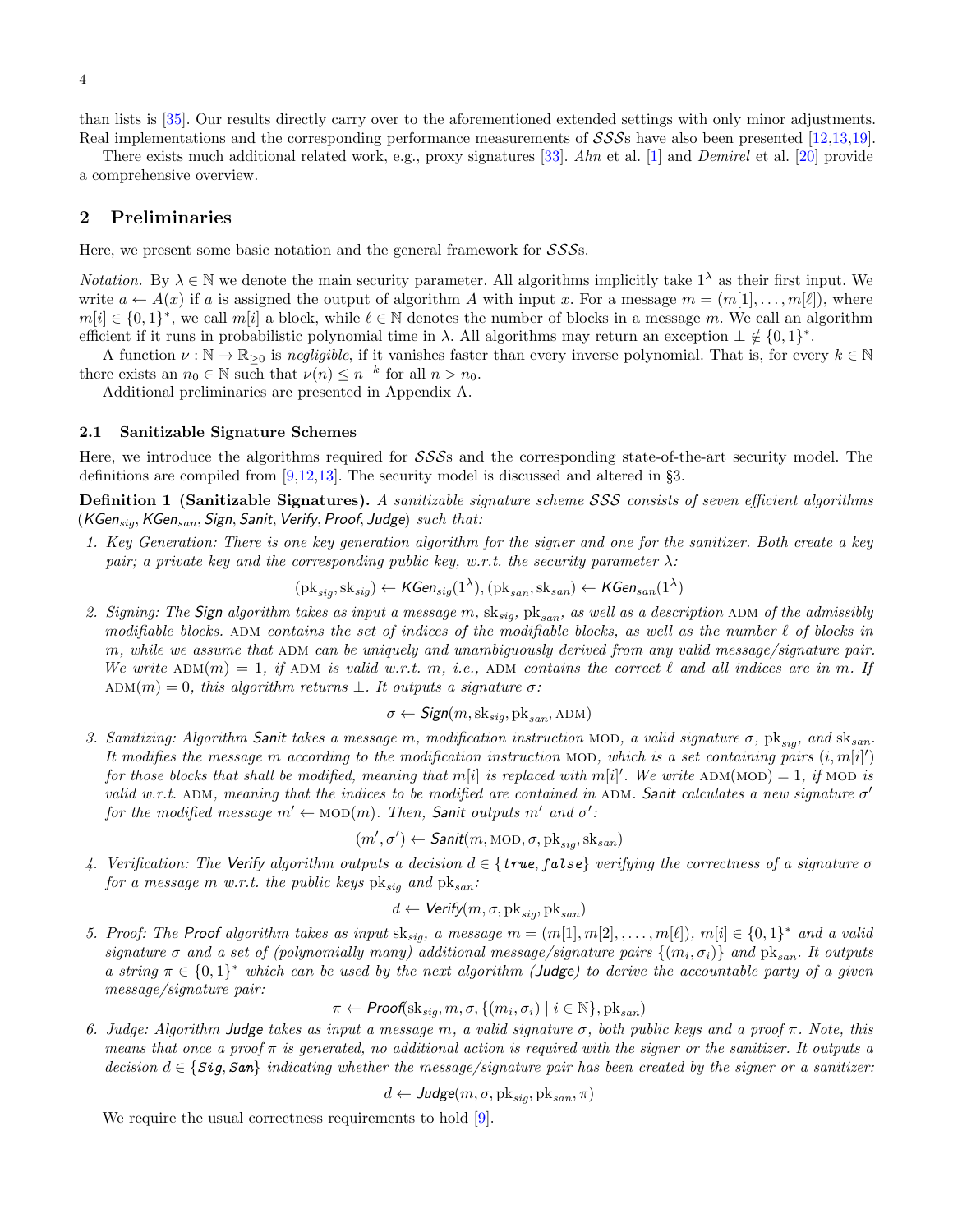${\bf Experiment~S}$ Unforgeability $^{SSS}_{\mathcal{A}}(\lambda)$  $(\mathit{pk}_{\text{sig}},\mathit{sk}_{\text{sig}}) \leftarrow \mathsf{KGen}_{\text{sig}}(1^\lambda)$  $(\mathit{pk}_{\mathrm{san}}, \mathit{sk}_{\mathrm{san}}) \leftarrow \mathsf{KGen}_{\mathrm{san}}(1^{\lambda})$  $(m^*, \sigma^*) \leftarrow \mathcal{A}^{\mathsf{Sign}(\cdot, sk_{\text{sig}}, \cdot, \cdot), \mathsf{Sanit}(\cdot, \cdot, \cdot, , sk_{\text{san}}), \mathsf{Proof}(sk_{\text{sig}}, \cdot, \cdot, \cdot, \cdot)}(pk_{\text{sig}}, pk_{\text{san}})$ for  $i = 1, 2, ..., q$  let  $(m_i, pk_{\text{san},i}, \text{ADM}_i)$  and  $\sigma_i$  index the queries/answers to/from Sign for  $j = 1, 2, ..., q'$  let  $(m_j, \sigma_j, pk_{\text{sig},j}, \text{MOD}_j)$  and  $(m'_j, \sigma'_j)$  index the queries/answers to/from Sanit if  $\mathsf{Verify}(m^*,\sigma^*,\mathit{pk}_{\text{sig}},\mathit{pk}_{\text{san}}) = \mathtt{true} \; \wedge$  $\forall i \in \{1, 2, \ldots, q\} : (pk_{\text{san}}, m^*, \underline{\sigma^*}) \neq (pk_{\text{san}}, i, m_i, \underline{\sigma_i}) \land$  $\forall j \in \{1, 2, \ldots, q'\} : (pk_{\text{sig}}, m^*, \underline{\sigma}^*) \neq (pk_{\text{sig},j}, m'_j, \overline{\sigma'_j})$ return 1 return 0

<span id="page-4-1"></span>Fig. 1. Strong Unforgeability

# <span id="page-4-0"></span>3 Revisiting the Security Properties

Here, we introduce the stronger security framework for  $SSS$ s. The non-strong definitions are compiled from [\[9,](#page-14-6)[11](#page-14-2)[,12,](#page-14-3)[13\]](#page-14-4). Our strong definitions are also based on the work done in  $[9,11,12,13]$  $[9,11,12,13]$  $[9,11,12,13]$  $[9,11,12,13]$ . We do not restate the properties we strengthen; we will highlight the differences in each definition. If one wants to also consider ADM as a part which needs to be protected, one needs to add the alterations presented in [\[26\]](#page-15-8).

Next, we discuss the shortcomings of some of the security definitions and provide strictly stronger variants. In particular, we review and revise the following properties and introduce their strengthened/clarified definitions:

- Unforgeability
- Privacy
- Transparency
- Signer Accountability
- Sanitizer Accountability
- Non-Interactive Public Accountability

In a nutshell, for almost all of the aforementioned security definitions, we also consider the signature in the security definitions. As already argued, this seems to be a small technical detail, but has a significant impact on the resulting security. For transparency, which we think has the largest impact, we clarify this statement by introducing a (contrived) scheme which is trivially insecure in our setting, while it achieves the weaker state-of-the-art transparency notion.

#### 3.1 Security of Sanitizable Signatures Re-Revisited

Strong Unforgeability. The first notion we want to revisit is unforgeability. The original definition given in [\[9\]](#page-14-6) allows the adversary to derive new signatures on already queried messages, as the winning condition of the security game requires that the adversary outputs a message that was not queried before.

As already argued, this is not desired in all use-cases, very similar to the case of standard digital signatures. Hence, we alter the definition in such a way that the adversary cannot even generate any new signatures on its own, highlighted by the additional underlined conditions. In other words, in the strong definition of unforgeability, the adversary also wins if it can generate *any* new valid signature  $\sigma^*$  on its own.

**Definition 2 (Strong Unforgeability).** An SSS is strongly unforgeable, if for any efficient adversary  $A$  there exists a negligible function  $\nu$  such that:

<span id="page-4-2"></span> $\Pr[\textit{SUnforgetability}_{\mathcal{A}}^{\mathcal{S}\mathcal{S}\mathcal{S}}(\lambda)=1]\leq \nu(\lambda)\,,$ 

where the experiment is defined in Figure [1.](#page-4-1)

We now obtain the following separation result:

**Theorem 1.** Every scheme which is strongly unforgeable, is also unforgeable. The converse is not true.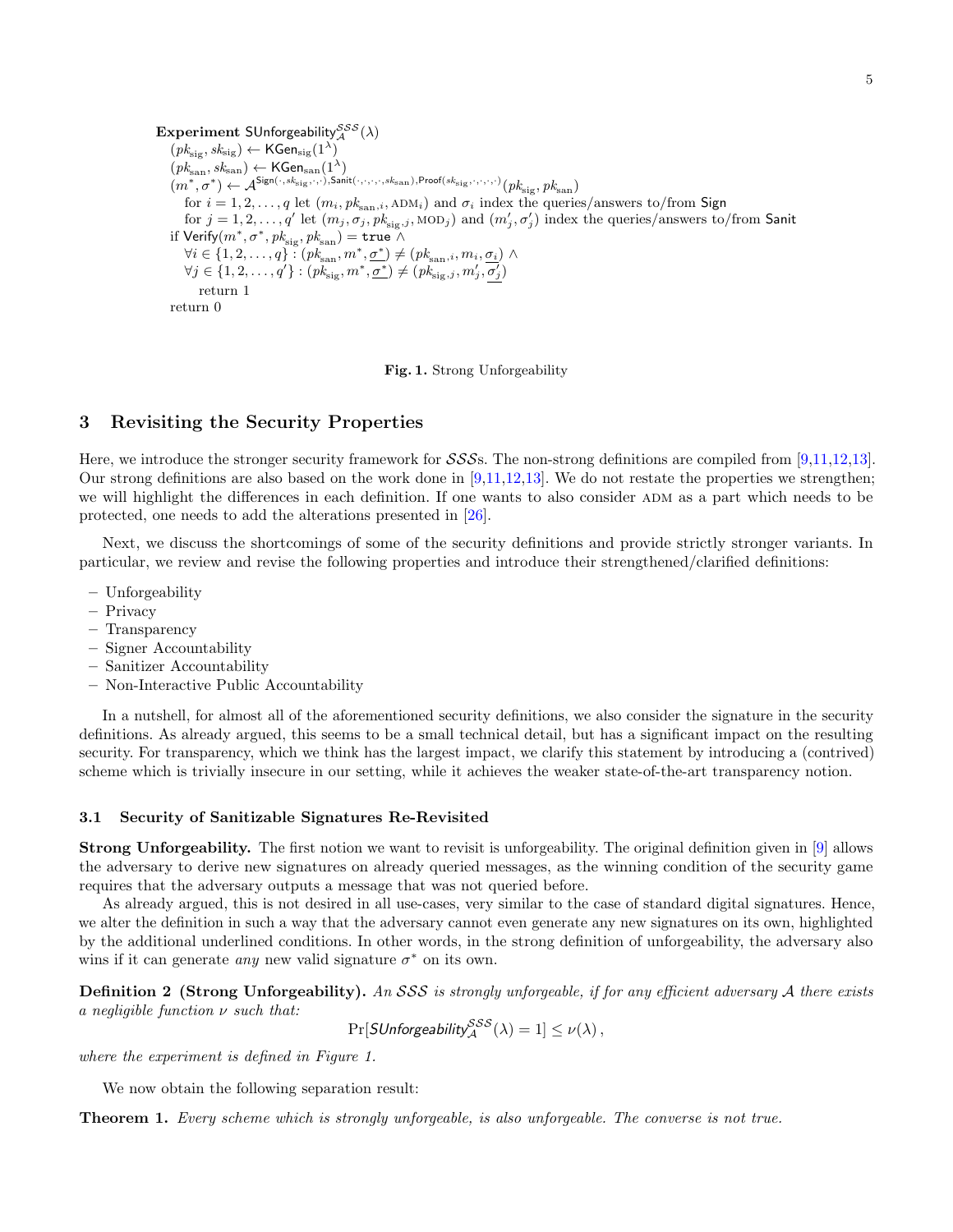${\bf Experiment\,\,lmmutability}_{\cal A}^{\cal SSS}(\lambda)$  $(\mathit{pk}_{\text{sig}},\mathit{sk}_{\text{sig}}) \leftarrow \mathsf{KGen}_{\text{sig}}(1^{\lambda})$  $(m^*, \sigma^*, p k^*) \leftarrow \mathcal{A}^{\mathsf{Sign}(\cdot, sk_{\text{sig}}, \cdot, \cdot), \mathsf{Proof}(sk_{\text{sig}}, \cdot, \cdot, \cdot, \cdot)}(pk_{\text{sig}})$ for  $i = 1, 2, \ldots, q$  let  $(m_i, pk_{\text{san},i}, \text{ADM}_i)$  index the queries to Sign return 1, if Verify $(m^*, \sigma^*, \mathit{pk}_{\text{sig}}, \mathit{pk}^*) = \texttt{true} \land$  $(\forall i \in \{1, 2, \ldots, q\}$ :  $pk^* \neq pk_{\text{san},i} \lor m^* \notin \{\text{MOD}(m_i) \mid \text{MOD with ADM}_i(\text{MOD})=1\})$ 

#### <span id="page-5-0"></span>Fig. 2. Immutability

*Proof.* The proof is straightforward. Let  $A$  be an adversary winning the standard unforgeability game. We can then construct an adversary  $\beta$  which uses  $\mathcal A$  internally to break the strong unforgeability of an SSS.  $\beta$  proceeds as follows:

- 1. B receives both public keys of its own challenger.
- 2.  $\beta$  passes the public keys to  $\mathcal{A}$ .
- 3.  $\beta$  simulates all oracles of  $\mathcal A$  using its own oracles without any modifications.
- 4. Eventually, A outputs  $(m^*, \sigma^*)$ . B also outputs  $(m^*, \sigma^*)$  as its own forgery.
- 5. As for all queries i to the signing oracle  $(pk_{\text{san}}, m^*) \neq (pk_{\text{san},i}, m_i)$  yields and for all queries j to the sanitization oracle we also have  $(pk_{\text{sig}}, m^*) \neq (pk_{\text{sig},j}, m'_j), (m^*, \sigma^*)$  clearly breaks the strong unforgeability of SSS with the same probability as  $A$  wins its own game.

The other direction is also easy: for each signature generation, we append a 0. For processing a signature, the last bit is removed. An adversary can exchange the 0 with a 1, while the signature verification is not affected.  $\square$ 

Jumping back to our example in §[1,](#page-0-0) the new definition now prohibits the attacks: the accountant is bound to the signatures it receives from the server and cannot generate any new ones.

Immutability. As already aforementioned, a sanitizer should only be able to alter admissible blocks defined by ADM. Hence, also deleting or appending blocks must be prohibited. As usual, the adversary is given full oracle access, while it is also allowed to generate the sanitizer key pair.

**Definition 3 (Immutability).** An SSS is immutable, if for any efficient adversary A there exists a negligible function ν such that:

$$
\Pr[Immutability_{\mathcal{A}}^{SSS}(\lambda) = 1] \leq \nu(\lambda),
$$

where the experiment is defined in Figure [2.](#page-5-0)

Privacy. Privacy is related to the indistinguishability of ciphertexts. In particular, the adversary is allowed to input two messages with the same adm which are sanitized to the exact same message. Then, the adversary has to decide which message was used to generate the sanitized one. Again, the adversary receives full adaptive oracle access.

**Definition 4 (Privacy).** An SSS is private, if for any efficient adversary A there exists a negligible function  $\nu$  such that:

$$
\left|\Pr[\text{Privatey}_{\mathcal{A}}^{\mathcal{S}\mathcal{S}\mathcal{S}}(\lambda) = 1] - \frac{1}{2}\right| \leq \nu(\lambda),
$$

where the experiment is defined in Figure [3.](#page-6-0)

Discussion. Compared to the original definition given in  $[9]$ , we additionally check whether ADM "matches" both messages. This has a severe impact, depending on how one interprets the constraints given in [\[9\]](#page-14-6). Namely, [\[9\]](#page-14-6) only requires that  $MOD_0$  and  $MOD_1$  are compatible with ADM, while "the resulting modified messages are identical for both tuples"  $[9]$ . However, it is not clear what this concretely means if ADM does not match one of the *messages*. More precisely, the adversary may proceed as follows: it chooses  $m_0 = (1, 2)$  with  $ADM = \{\{1, 2\}, \ell = 2\}$ . Let the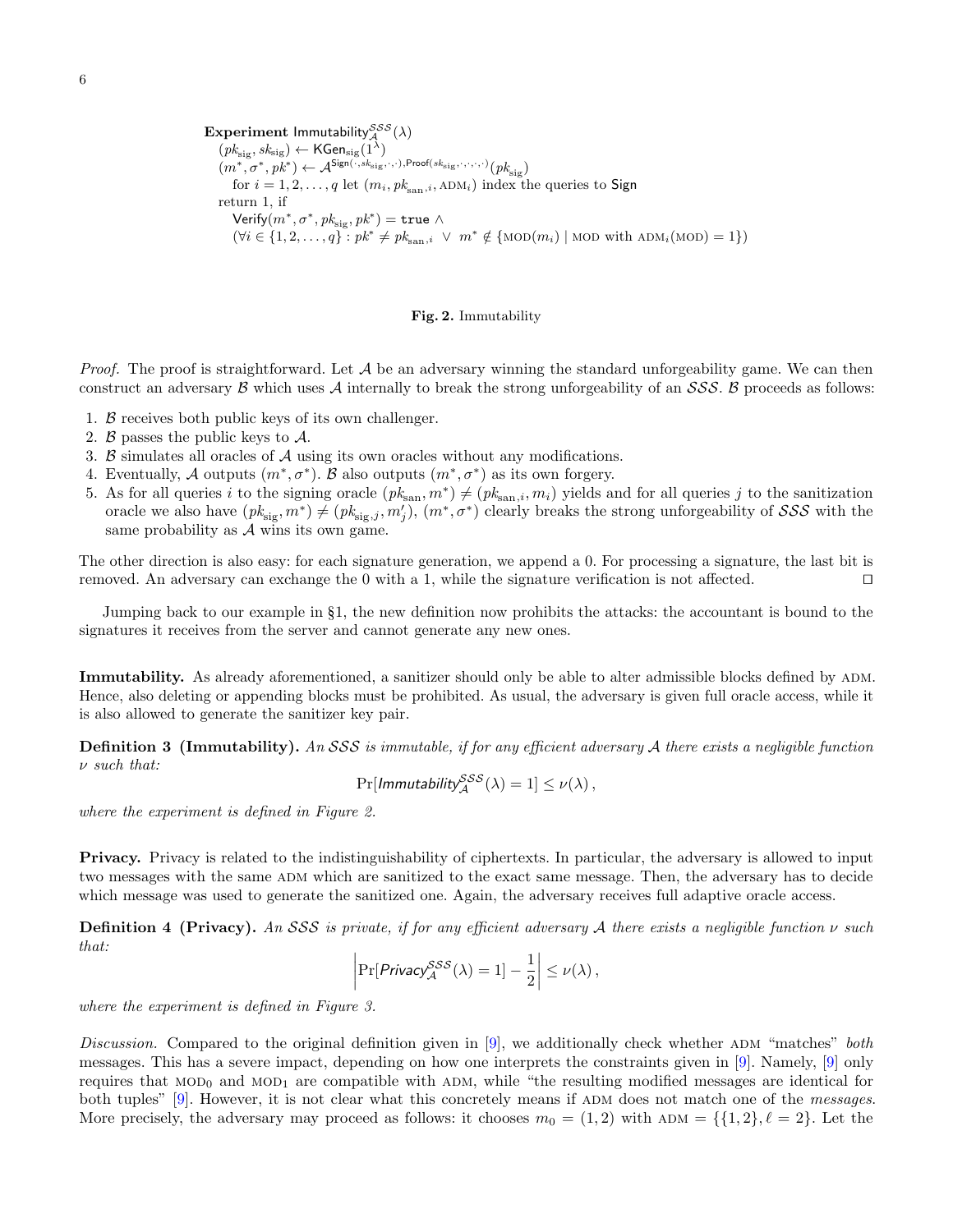$\operatorname{Experiment}$  Privacy ${}_{\mathcal{A}}^{\mathcal{S}\mathcal{S}\mathcal{S}}(\lambda)$  $(\mathit{pk}_{\text{sig}},\mathit{sk}_{\text{sig}}) \leftarrow \mathsf{KGen}_{\text{sig}}(1^\lambda)$  $(\mathit{pk}_\text{san}, \mathit{pk}_\text{san}) \gets \mathsf{KGen}_\text{san}(1^\lambda)$  $b \leftarrow \{0, 1\}$  $a \leftarrow \mathcal{A}^{\mathsf{Sign}(\cdot, sk_\text{sig}, \cdot, \cdot), \mathsf{Sanit}(\cdot, \cdot, \cdot, \cdot, , sk_\text{san}), \mathsf{Proof}(sk_\text{sig}, \cdot, \cdot, \cdot, \cdot), \mathsf{LoRSanit}(\cdot, \cdot, \cdot, \cdot, \cdot, sk_\text{sig}, sk_\text{san}, b)}(pk_\text{sig}, pk_\text{san})$ where oracle LoRSanit on input of  $m_0$ ,  $MOD_0$ ,  $m_1$ ,  $MOD_1$ ,  $ADM$ if  $MOD_0(m_0) \neq MOD_1(m_1)$  ∨  $ADM(m_0) \neq ADM(m_1)$ , return ⊥ let  $\sigma \leftarrow \textsf{Sign}(m_b, sk_{\text{sig}}, pk_{\text{san}}, \text{ADM})$ return  $(m', \sigma') \leftarrow$  Sanit $(m_b, \text{MOD}_b, \sigma, \text{pk}_{\text{sig}}, \text{sk}_{\text{san}})$ return 1, if  $a = b$ . Else, return 0.

#### <span id="page-6-0"></span>Fig. 3. Privacy

 ${\bf Experiment~STransparency1}_{\mathcal A}^{SSS}(\lambda)$  $(\mathit{pk}_{\text{sig}},\mathit{sk}_{\text{sig}}) \leftarrow \mathsf{KGen}_{\text{sig}}(1^{\lambda})$  $\left( pk_{\rm san}, sk_{\rm san} \right) \leftarrow \mathsf{KGen}_{\rm san}(1^\lambda)$  $b \leftarrow \{0, 1\}$  $a \leftarrow \mathcal{A}^{\mathsf{Sign}(\cdot, sk_\text{sig}, \cdot, \cdot), \mathsf{Sanit}(\cdot, \cdot, \cdot, \cdot, sk_\text{san}), \mathsf{Proof}(sk_\text{sig}, \cdot, \cdot, \cdot, \cdot), \mathsf{Sanit}(\mathsf{Sign}(\cdot, \cdot, \cdot, sk_\text{sig}, sk_\text{san}, b)}(pk_\text{sig}, pk_\text{san})$ where oracle Sanit/Sign on input of  $m$ , MOD, ADM:  $\sigma \leftarrow$  Sign $(m, sk_{\text{sig}}, pk_{\text{san}}, \text{ADM})$  $(m', \sigma') \leftarrow \mathsf{Sanit}(m, \mathsf{MOD}, \sigma, \mathit{pk}_{\mathsf{sig}}, \mathit{sk}_{\mathsf{san}})$ if  $b = 1$ :  $\sigma' \leftarrow \mathsf{Sign}(m', sk_{\text{sig}}, \mathit{pk}_{\text{san}}, \mathrm{ADM})$ return  $(m', \sigma')$ if A has queried any  $(m', \underline{\sigma}')$  output by Sanit/Sign to Proof, return a random bit return 1, if  $a = b$ . Else, return 0.

<span id="page-6-1"></span>Fig. 4. Strong Transparency V1

other message be  $m_1 = (1)$ . Clearly,  $ADM(m_1) = 0$ , i.e.,  $ADM$  is not valid w.r.t. the message  $m_1$ . Further consider  $MOD_0 = MOD_1 = \{(2, 3)\}\.$  Depending on how one implements the modification algorithm in detail, we may have  $\text{MOD}_0(m_0) = \text{MOD}_1(m_1) = (1, 3)$ , as it is not specified whether MOD returns  $\perp$  for MOD<sub>1</sub> $(m_1)$ . However, now Sign returns  $\perp$  for  $b = 1$ , but a signature if  $b = 0$ . Clearly, the adversary can easily derive b from the information it sees. We assume that prior art, e.g., [\[9,](#page-14-6)[11\]](#page-14-2), implicitly requires that  $MOD(m)$  returns  $\perp$  if  $ADM(MOD) = 0$ . In our definition, we made this explicit.

**Strong Transparency.** As mentioned earlier, the standard transparency definition only guarantees that the identity of the accountable party of a message m remains anonymous as long as no signature on this message m has ever been opened, i.e., no proof  $\pi$  has ever been created for that m. That is, as soon as the issuer of a signature on a certain message has been revealed, all previous and future signatures on the same message, regardless whether they are freshly signed or sanitized, may potentially be de-anonymized as well. As already argued, this might have undesirable side effects in practice. Our strong transparency definition in Figure [4](#page-6-1) prohibits such attacks. Considering our example, even if it comes to a dispute over a sanitized criminal record, all other records remain transparent.

**Definition 5 (Strong Transparency).** An SSS is strongly proof-restricted transparent, if for any efficient adversary A there exists a negligible function  $\nu$  such that:

$$
\left|\Pr[\text{STransparency1}^{\text{SSS}}_{\mathcal{A}}(\lambda) = 1] - \frac{1}{2}\right| \leq \nu(\lambda),
$$

where the experiment is defined in Figure [4.](#page-6-1)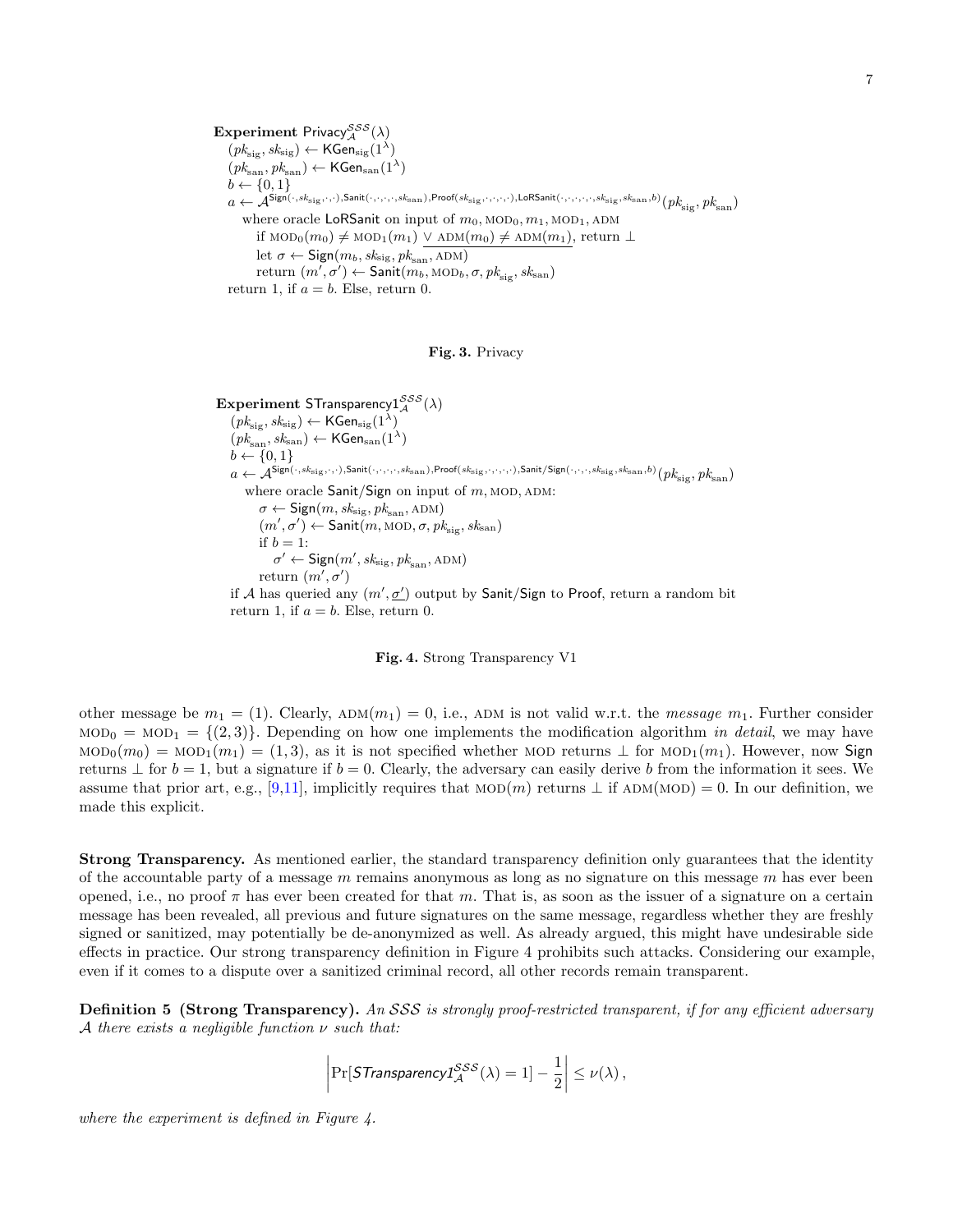${\bf Experiment~STransparency2}_{\mathcal A}^{SSS}(\lambda)$  $\left( sk_{\text{sig}}, \text{pk}_{\text{sig}} \right) \leftarrow \mathsf{KGen}_{\text{sig}}(1^{\lambda})$  $\left(sk_{\rm san}, \mathit{pk}_{\rm san}\right) \leftarrow \mathsf{KGen}_{\rm san}(1^\lambda)$  $b \leftarrow \{0, 1\}$  $\mathcal{Q} \leftarrow \emptyset$  $a \leftarrow \mathcal{A}^{\mathsf{Sign}(\cdot, sk_{\text{sig}}, \cdot, \cdot), \mathsf{Sanit}(\cdot, \cdot, \cdot, , sk_{\text{san}}), \mathsf{Proof}'(sk_{\text{sig}}, \cdot, \cdot, \cdot, \cdot), \mathsf{Sanit}/\mathsf{Sign}(\cdot, \cdot, \cdot, sk_{\text{sig}}, sk_{\text{san}}, b)}(pk_{\text{sig}}, pk_{\text{san}})$ where oracle Proof' on input of  $sk_{\text{sig}}$ ,  $m$ ,  $\sigma$ ,  $\{(m_i, \sigma_i) \mid i \in \mathbb{N}\}$ ,  $pk'_{\text{san}}$ : return  $\perp$ , if  $pk'_{\text{san}} = pk_{\text{san}} \wedge$  $((m, \sigma) \in \mathcal{Q} \lor \mathcal{Q} \cap \{(m_i, \sigma_i)\}\neq \emptyset)$ return Proof $(\overline{\mathit{sk}_{\rm sig},m,\sigma,\{(m_i,\sigma_i)\},\mathit{pk}_{\rm san}')}$ where oracle Sanit/Sign on input of  $m$ , MOD, ADM,  $sk_{sig}$ ,  $sk_{san}$ ,  $b$ :  $\sigma \leftarrow \mathsf{Sign}(m, sk_{\text{sig}}, pk_{\text{san}}, \mathrm{ADM})$  $(m', \sigma') \leftarrow \mathsf{Sanit}(m, \mathsf{MOD}, \sigma, \mathit{pk}_{\mathsf{sig}}, \mathit{sk}_{\mathsf{san}})$ if  $b = 1$ :  $\sigma' \leftarrow \mathsf{Sign}(m', sk_{\text{sig}}, pk_{\text{san}}, \text{ADM})$ If  $\sigma' \neq \bot$ , set  $\mathcal{Q} \leftarrow \mathcal{Q} \cup \{(m', \sigma')\}$ return  $(m', \sigma')$ return 1, if  $a = b$ return 0

<span id="page-7-0"></span>Fig. 5. Strong Transparency V2

Remark. In the previous experiment, depicted in Fig. [4,](#page-6-1) the adversary does not win if it queried any output of the Sanit/Sign-oracle to the Proof-oracle. This definition may lead to some misconception. For example, in the original version of the papers by *Beck* et al. [\[4\]](#page-14-10) and *Camenisch* et al. [\[14\]](#page-15-20), i.e., the eprint-versions from  $05/12/2017$  [\[5\]](#page-14-11), and 01/11/2017 [\[15\]](#page-15-21), resp., use a slightly rephrased definition of transparency. Namely, they log the output of the Sanit/Sign-oracle, while they prohibit that the adversary inputs any message/signature pair as the *first* two arguments to the Proof-oracle (See Fig. [6\)](#page-8-0). In this definition, the adversary still wins even if it queried a output of Sanit/Sign-oracle to the Proof-oracle, as long as this query was made before the Sanit/Sign-oracle returned the signature in question. This accounts for the insights gained by Bellare et al. [\[6\]](#page-14-12).

However, defining it this way may lead to a trivial attack, leaking the bit directly. Consider the following strategy of the adversary:

- 1. Query the Sanit/Sign-oracle with an arbitrary message m with a single admissible block, receiving a signature  $\sigma$ .
- 2. Sanitize the message to a different message  $m' \neq m$ , receiving a signature  $\sigma'$ .
- 3. Query the Proof-oracle with  $(m', \sigma', \{(m, \sigma)\}, p_{\text{fsan}})$ , receiving a proof  $\pi$  (which may be  $\perp$ ).
- 4. If  $\pi = \perp$ , return 0.
- 5. If  $\pi \neq \bot$ , return 1.

Why does this strategy work? If the Sanit/Sign-oracle always freshly signs, the correctness definition requires that this signature, i.e.,  $\sigma$  can be used to find the accountable party for the signature  $\sigma'$ . If, however, this is not the case, we directly know that the signature  $\sigma$  is the result of a sanitization. Note, due to the definition of correctness by *Brzuska* et al.  $[9]$ , our attack *always* works.

Thus, as later fixed by *Beck* et al. [\[4\]](#page-14-10) (eprint-version from  $12/13/2017$  [\[5\]](#page-14-11)), it is important to also check the other argument of the Proof-oracle in some cases. We restate the fixed, and more intuitive definition, in Fig. [5.](#page-7-0)

After all, there may be schemes which do not require any non-sanitized signatures to find the accountable parties, e.g., schemes following the construction paradigm introduced by  $Brzuska$  et al. [\[11\]](#page-14-2) (See §[4\)](#page-13-0), as they completely ignore the additional signatures during proof generation. Thus, there may be schemes which fulfill this, even stronger, version of transparency, as our attack presented above no longer applies. However, one must alter the syntax and correctness definition to make "Strong Transparency V3" a meaningful definition. We leave the construction and correctness of such schemes as an interesting research opportunity.

For completeness, the mentioned definition of transparency is given in Fig. [6.](#page-8-0)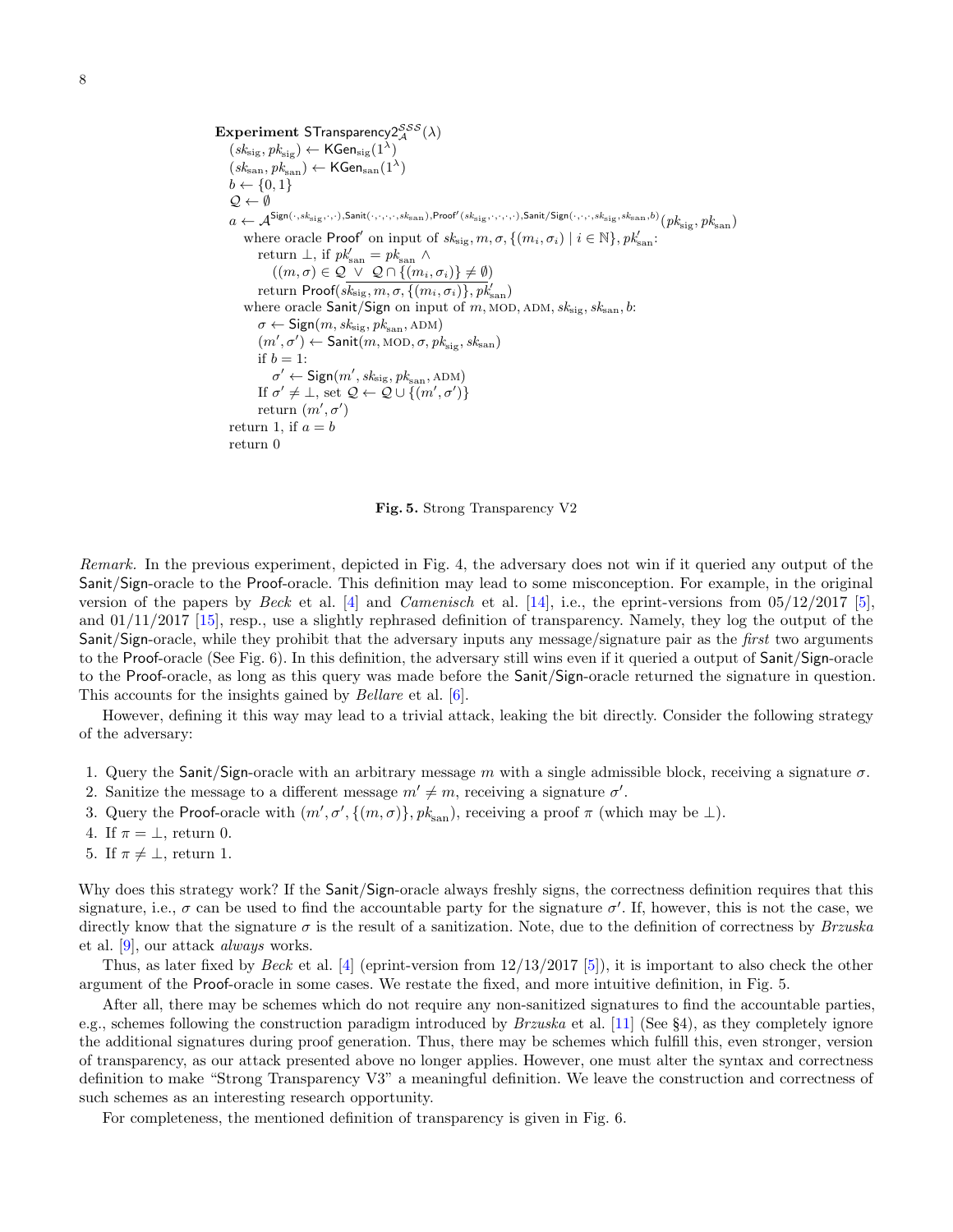${\bf Experiment~STransparency3}_{\mathcal{A}}^{\mathcal{SSS}}(\lambda)$  $\left( sk_{\text{sig}}, \text{pk}_{\text{sig}} \right) \leftarrow \mathsf{KGen}_{\text{sig}}(1^{\lambda})$  $\left(sk_{\rm san}, \mathit{pk}_{\rm san}\right) \leftarrow \mathsf{KGen}_{\rm san}(1^\lambda)$  $b \leftarrow \{0, 1\}$  $\mathcal{Q} \leftarrow \emptyset$  $a \leftarrow \mathcal{A}^{\mathsf{Sign}(\cdot, sk_{\text{sig}}, \cdot, \cdot), \mathsf{Sanit}(\cdot, \cdot, \cdot, , sk_{\text{san}}), \mathsf{Proof}'(sk_{\text{sig}}, \cdot, \cdot, \cdot, \cdot), \mathsf{Sanit}/\mathsf{Sign}(\cdot, \cdot, \cdot, sk_{\text{sig}}, sk_{\text{san}}, b)}(pk_{\text{sig}}, pk_{\text{san}})$ where oracle Proof' on input of  $sk_{\text{sig}}$ ,  $m$ ,  $\sigma$ ,  $\{(m_i, \sigma_i) \mid i \in \mathbb{N}\}$ ,  $pk'_{\text{san}}$ : return  $\perp$ , if  $pk'_{\text{san}} = pk_{\text{san}} \wedge$  $(m, \sigma) \in \mathcal{Q}$  $\overline{\mathrm{return~Proof}(sk_{\mathrm{sig}},m,\sigma,\{(m_i,\sigma_i)\},\mathit{pk}_{\mathrm{san}}')}$ where oracle Sanit/Sign on input of  $m$ , MOD, ADM,  $sk_{sig}$ ,  $sk_{san}$ ,  $b$ :  $\sigma \leftarrow \mathsf{Sign}(m, \mathit{sk}_{\text{sig}}, \mathit{pk}_{\text{san}}, \mathrm{ADM})$  $(m', \sigma') \leftarrow \mathsf{Sanit}(m, \mathsf{MOD}, \sigma, \mathit{pk}_{\mathsf{sig}}, \mathit{sk}_{\mathsf{san}})$ if  $b = 1$ :  $\sigma' \leftarrow \mathsf{Sign}(m', sk_{\text{sig}}, pk_{\text{san}}, \text{ADM})$ If  $\sigma' \neq \bot$ , set  $\mathcal{Q} \leftarrow \mathcal{Q} \cup \{(m', \sigma')\}$ return  $(m', \sigma')$ return 1, if  $a = b$ return 0

<span id="page-8-0"></span>Fig. 6. Strong Transparency V3

Discussion. Even though a bit more subtle (as anonymity is only potentially affected per message), the difference between the original definition and Definition [4](#page-6-1) is comparable to the difference between, e.g., CPA- and CCA-anonymity for group signature schemes [\[27\]](#page-15-22). For CPA-anonymity the anonymity of the issuer of a signature is only guaranteed as long as no signature has never been inspected, i.e., de-anonymized, but all signers might be at risk once a single signature was inspected. However, for CCA-anonymity privacy is guaranteed for each signature as long as this specific signature has not been de-anonymized.

To clarify this statement in the context of  $SSS$ s, we derive a (contrived) construction which is transparent, but trivially does not meet our strong transparency definition. Let  $\mathcal{E} = \{EKGen, Enc, Dec\}$  be a secret-key CPAsecure encryption scheme. We require that the secret-key and message space of  $\mathcal E$  contains  $\{0,1\}^{\lambda}$ . Moreover, let  $\mathcal{E}' = \{\textsf{EKGen}', \textsf{Enc}', \textsf{Dec}'\}$  denote a labeled public-key CCA2-secure encryption scheme. Let  $\mathcal{PRF} : \{0,1\}^{\lambda} \times \{0,1\}^{\lambda} \to$  $\{0,1\}^{\lambda}$  be a pseudo-random function, and  $\mathcal{H}:\{0,1\}^{\lambda}\to\{0,1\}^{\lambda}$  be a random oracle. We implicitly assume that the key-space of  $\mathcal E$  is  $\{0,1\}^{\lambda}$ .

Let  $SSS = (KGen<sub>sig</sub>,KGen<sub>san</sub>, Sign, Sanit, Verify, Proof, Judge)$  be a sanitizable signature scheme according to the already existing standard definitions. We now construct a contrived sanitizable signature scheme  $SSS'$  from  $SSS$  which still fulfills the standard definitions but not strong transparency. For brevity, we skip obvious checks.<sup>[4](#page-8-1)</sup>

 $\textbf{Construction 1}$  We define  $\mathcal{SSS}' = (\mathcal{KGen}'_{sig}, \mathcal{KGen}'_{san}, \mathcal{Sign}', \mathcal{Sanit}', \mathcal{Verify}', \mathcal{Proof}, \mathcal{J}udge')$  as follows:

- 1. Key Generation/Signer (KGen'sig):
	- (a) Create a key  $\kappa \leftarrow \{0,1\}^{\lambda}$  for a PRF at random.
	- (b) Return  $(\text{pk}_{sig}, \text{sk}_{sig}')$ , where  $\text{sk}_{sig}' = (\kappa, \text{sk}_{sig})$ , and  $(\text{pk}_{sig}, \text{sk}_{sig}) \leftarrow \text{KGen}_{sig}(1^{\lambda})$  is generated as in the original SSS
- 2. Key Generation/Sanitizer ( $\mathsf{KGen}_{san}'$ ):
	- (a) Generate an additional key pair of a labeled (CCA2-secure) public-key encryption scheme, i.e.,  $(\text{pk}', \text{sk}') \leftarrow$  $EKGen'(1^{\lambda})$
	- (b) Return  $((pk_{san}, pk'),(sk_{san}, sk'))$ , where  $(pk_{san}, sk_{san}) \leftarrow KGen_{san}(1^{\lambda}), i.e., the same keys as in the original$ SSS
- 3. Signing (Sign'): (a) Compute  $\sigma \leftarrow$  Sign(m, sk<sub>sig</sub>, pk<sub>san</sub>, ADM). If  $\sigma = \bot$ , return  $\bot$

<span id="page-8-1"></span><sup>&</sup>lt;sup>4</sup> In the original publication [\[32\]](#page-15-23), we use an encryption scheme without labels. However, without the labels, we cannot simulate the decryption in the proof. Likewise, for the symmetric encryption scheme, IND-CPA is sufficient.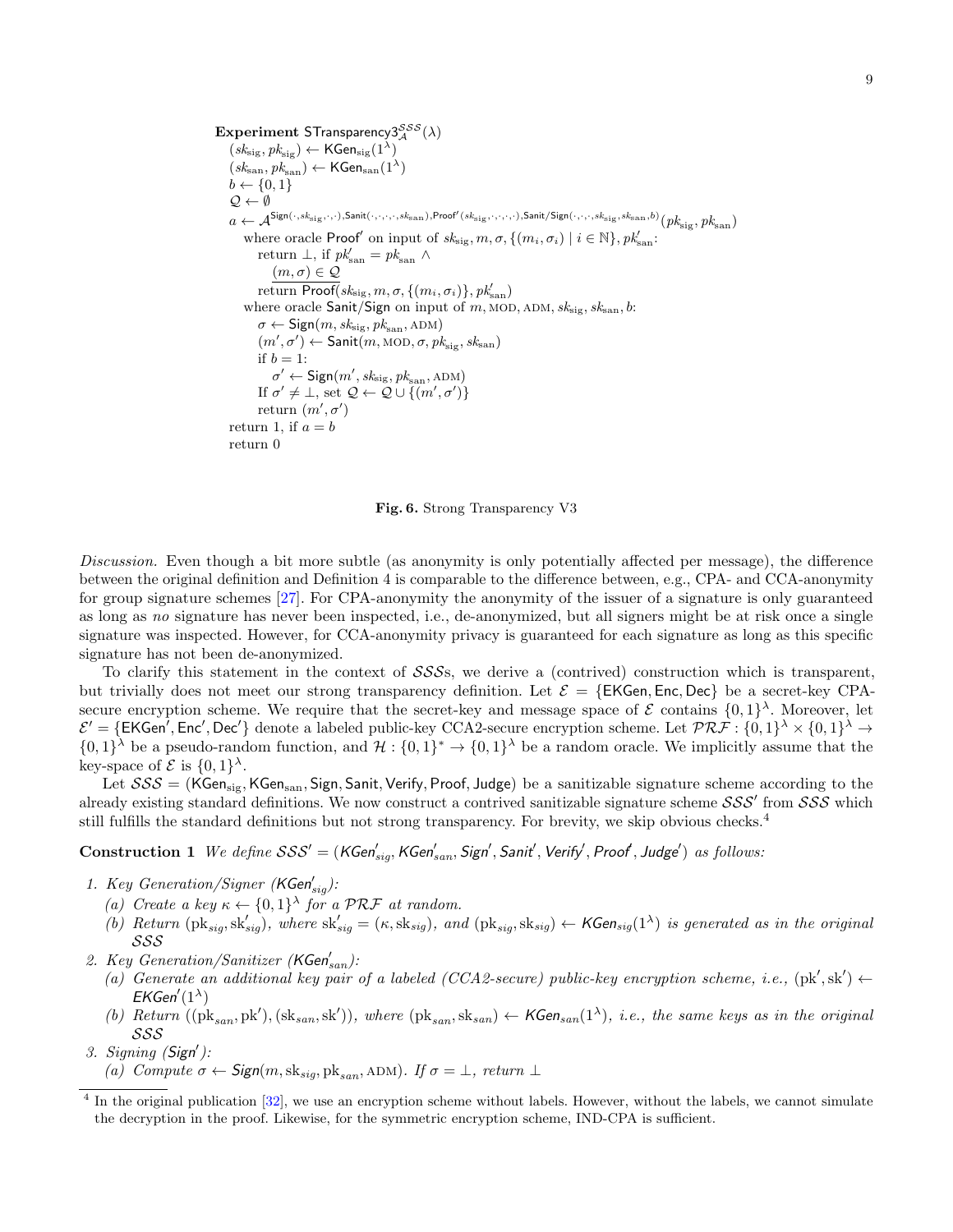(b)  $k \leftarrow \mathcal{PRF}(\kappa, \mathcal{H}(\text{pk}_{san}))$ (c)  $k' \leftarrow \mathcal{PRF}(k, \mathcal{H}(m))$ (d) Return  $\sigma' = (\sigma, c_1, c_2)$ , where  $c_1 \leftarrow \text{Enc}(k', 0^{\lambda})$  and  $c_2 \leftarrow \text{Enc}'(\text{pk}', k, (\text{pk}_{sig}, \text{pk}_{san}))$ 4. Sanitizing (Sanit'): (a) Parse  $\sigma$  as  $(\sigma', c_1, c_2)$ (b) Let  $k \leftarrow \text{Dec}'(\text{sk}', c_2, (\text{pk}_{sig}, \text{pk}_{san}))$ (c) Calculate  $(m', \sigma'') \leftarrow$  Sanit $(m, \text{MOD}, \sigma', \text{pk}_{sig}, \text{sk}_{san})$ . If  $\sigma'' = \bot$ , return  $\bot$ (d) Let  $k' \leftarrow \mathcal{PRF}(k, \mathcal{H}(m'))), c'_1 \leftarrow \mathsf{Enc}(k', 1^{\lambda}),$  and  $c'_2 \leftarrow \mathsf{Enc}(\mathrm{pk}', k, (\mathrm{pk}_{sig}, \mathrm{pk}_{san}))$ (e) Return  $(m', (\sigma'', c_1', c_2'))$ 5. Verification (Verify): (a) Parse  $\sigma$  as  $(\sigma', c_1, c_2)$ (b) Return Verify $(m, \sigma', \mathbf{pk}_{sig}, \allowbreak \mathbf{pk}_{san})$  $6.$  Proof (Proof): (a) Parse  $\sigma$  as  $(\sigma', c_1, c_2)$  and each  $(m_i, \sigma_i)$  as  $(m_i, (\sigma'_i, c_{1,i}, c_{2,i}))$ . (b) Let  $\pi \leftarrow \text{Proof}(\text{sk}_{\text{sig}}, m, \sigma', \{(m_i, \sigma'_i)\}, \text{pk}_{\text{san}})$ . If  $\pi = \bot$ , return  $\bot$ (c) Let  $k \leftarrow \mathcal{PRF}(\kappa, \mathcal{H}(pk_{san}))$ , and  $k' \leftarrow \mathcal{PRF}(k, \mathcal{H}(m))$ (d) Return  $\pi' = (\pi, k')$ . 7. Judge (Judge'): (a) Parse  $\pi$  as  $(\pi', k')$  and  $\sigma$  as  $(\sigma', c_1, c_2)$ (b) Return Judge $(m, \sigma', \mathbf{pk}_{sig}, \mathbf{pk}_{san}, \pi')$ 

**Theorem 2.** If  $SSS$  is secure,  $SSS'$  is also secure.

Proof. We prove each property on its own.

Correctness. Follows from the correctness of the underlying SSS.

Unforgeability. Assume, towards contradiction, that  $SSS'$  is not unforgeable. We can then construct an adversary  $\beta$ which breaks the unforgeability of the underlying SSS. The reduction B proceeds as follows. It receives  $pk_{\text{sig}}$  and  $pk_{\text{san}}$ from its own challenger, draws  $\kappa$  and  $pk$  (for the encryption scheme) honestly and passes pk,  $pk_{sig}$  and  $pk_{san}$  to A for initialization. For every signing query,  $\beta$  queries its own signing oracle to receive the inner signature  $\sigma'$ .  $c_1$  and  $c_2$  are generated honestly by B using  $\kappa$ . Likewise, for sanitization, B strips of  $c_1$  and  $c_2$  and queries its own sanitization oracle to receive  $\sigma''$ . Then  $c_1$  and  $c_2$  are updated honestly. The combined sanitized signature is returned to A. Finally, the proof-oracle is simulated honestly, i.e., the inner proof  $\pi$  is obtained by  $\beta$  using the proof-oracle provided (by supplying the inner signatures). The key k' is calculated honestly. Eventually, A returns a signature  $(\sigma^{\'}, c_1^*, c_2^*)$ , along with a message  $m^*$ . As, by assumption,  $m^*$  was never returned by  $\mathcal{B}'$ 's signing oracle,  $\mathcal{B}$  can return  $(m^*, \sigma'^*)$  as its own forgery attempt. As  $\mathcal{A}$ 's environment is simulated perfectly,  $\mathcal{B}$ 's advantage equals the one of  $\mathcal{A}$ .

*Immutability*. Assume, towards contradiction, that  $SSS'$  is not immutable. We can then construct an adversary  $\beta$ which breaks the immutability of the underlying  $SSS$ . The reduction B proceeds as follows. It receives  $pk_{\text{sig}}$  from its own challenger, draws  $\kappa$  honestly and passes  $pk_{sig}$  to A for initialization. For every signing query, B queries its own signing oracle to receive the inner signature  $\sigma'$ .  $c_1$  and  $c_2$  are generated honestly by  $\beta$  using  $\kappa$ . The proof-oracle is simulated honestly, i.e., the inner proof  $\pi$  is obtained by  $\beta$  using the proof-oracle provided (by supplying the inner signatures). The key k' is calculated honestly. Eventually, A returns a tuple  $(m^*, \sigma^*, p k^*)$ . As, by assumption,  $m^*$  is not derivable from the signatures seen,  $\mathcal B$  can return  $(\sigma'^*, m^*, p k_1^*)$  (i.e.,  $pk$  from the encryption scheme must be stripped off) as its own forgery attempt. As  $\mathcal{A}$ 's environment is simulated perfectly,  $\mathcal{B}$ 's advantage equals the one of  $\mathcal{A}$ .

Privacy. Assume, towards contradiction, that  $SSS'$  is not private. We can then construct an adversary  $\beta$  which breaks privacy of the underlying  $SSS$ . To prove that our scheme is private, we use a sequence of games:

Game 0: The original privacy game.

**Game 1:** We now replace the generation of k using a purely random choice (which remains consistent with  $pk_{\text{san}}$ ).

Transition - Game  $0 \to Game$  1: Clearly, if this changes the view of the adversary, it breaks the pseudo-randomness of the  $\mathcal{PRF}$ . Thus,  $|\Pr[S_0] - \Pr[S_1]| \leq \nu_{\text{prf}}(\lambda)$  follows.

**Game 2:** We now replace the content of each  $c_2$  encrypted to pk with a 0.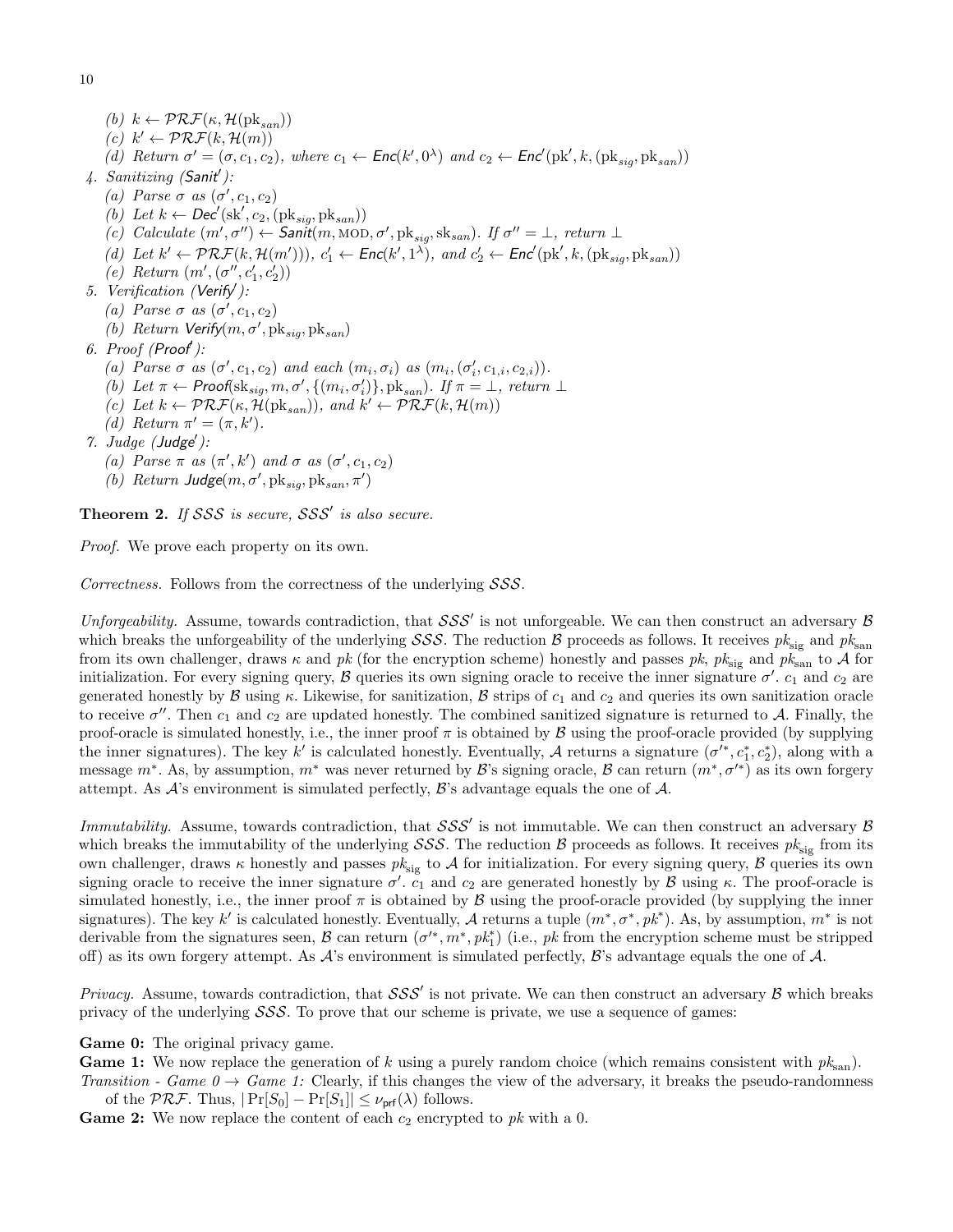Transition - Game  $1 \rightarrow$  Game 2: In this case, the adversary can break the encryption scheme used. The reduction works as follows. The reduction receives  $pk$  from the encryption scheme, generates all other values honestly (with the alterations from Game 1), and replaces each  $c_2$  using a series of hybrids. Whatever the adversary  $\mathcal A$  outputs, is also output by  $\beta$ . Note, the ciphertexts for all other  $pk_{\text{san}}$ s can still be decrypted due to the provided decryption oracle and different labels. Thus,  $|\Pr[S_1] - \Pr[S_2]| \leq q\mu_{\text{ind-cca2}}(\lambda)$  follows, where q is the number of generated  $c_2$ with the challenge  $pk_{\rm san}.$ 

Game 3: We now abort, if the adversary guesses the bit b correctly.

Transition - Game  $2 \rightarrow$  Game 3: The only case left is that the underlying SSS is not private. The reduction is simple. B receives  $pk_{\text{sig}}$  and  $pk_{\text{san}}$  from its own challenger, pk (for the encryption scheme) honestly and passes pk,  $pk_{\text{sig}}$  and  $pk_{\text{san}}$  to A for initialization. Then, all oracles are simulated according to Game 2, querying the provided oracles to get each inner signature  $\sigma'$ . Then, whatever A outputs, is also output by B.  $|\Pr[S_2] - \Pr[S_3]| \leq \nu_{\text{sss- privacy}}(\lambda)$ follows.

Now, the adversary can no longer win the privacy game, privacy is proven. Moreover, each hop changes the view of the adversary only negligibly, concluding the proof.

Transparency. Assume, towards contradiction, that  $SSS'$  is not transpart. We can then construct an adversary  $\beta$  which breaks transparency of the underlying  $SSS$ . To prove that our scheme is transparent, we use a sequence of games:

Game 0: The original transparency game.

Game 1: We now replace the generation of k using a purely random choice (which remains consistent with  $pk_{\text{san}}$ ).

- Transition Game  $0 \to Game$  1: Clearly, if this changes the view of the adversary, it breaks the pseudo-randomness of the  $\mathcal{PRF}$ . Thus,  $|\Pr[S_0] - \Pr[S_1]| \leq \nu_{\text{prf}}(\lambda)$  follows.
- **Game 2:** We now replace the content of each  $c_2$  encrypted to  $pk$  with a 0.
- Transition Game  $1 \rightarrow$  Game 2: In this case, the adversary can break the encryption scheme used. The reduction works as follows. The reduction receives  $pk$  from the encryption scheme, generates all other values honestly (with the alterations from Game 1), and replaces each  $c_2$  using a series of hybrids. Whatever the adversary  $\mathcal A$  outputs, is also output by  $\beta$ . Note, the ciphertexts for all other  $pk_{\text{san}}$ s can still be decrypted due to the provided decryption oracle and different labels. Thus,  $|\Pr[S_1] - \Pr[S_2]| \leq q\nu_{\text{ind-cca2}}(\lambda)$  follows, where q is the number of generated  $c_2$ with the challenge  $pk_{\text{san}}$ .
- Game 3: We now abort, if the adversary queries the proof-oracle with a valid message/signature pair  $(m^*, \sigma^*)$  pair for the challenge  $pk_{\text{san}}$ , while  $m^*$  was neither generated by the signing oracle nor the sanitizing oracle, or the LoRSanit oracle.
- Transition Game  $2 \rightarrow$  Game 3: Clearly, this tuple breaks the unforgeability of the SSS, as  $m^*$ . The reduction is essentially the same as for standard unforgeability and therefore omitted. (To simulate the LoR-oracle, the reduction simply tosses a coin and uses the sign-oracle and sanitizing-oracle to mimic this oracle.) Thus,  $|Pr[S_2] - Pr[S_3]| \leq$  $\nu_{\text{sss-unf}}(\lambda)$  follows.
- **Game 4:** We now replace the generation of  $k'$  using a purely random choice (which remains consistent with m).
- Transition Game  $3 \rightarrow$  Game  $4$ : Clearly, if this changes the view of the adversary, it breaks the pseudo-randomness of the  $\mathcal{PRF}$ . Thus,  $|\Pr[S_3] - \Pr[S_4]| \leq \nu_{\text{prf}}(\lambda)$  follows.

**Game 5:** We now abort, if a key  $k'$  was drawn twice (for different messages).

the view of the adversary only negligibly, concluding the proof.

- Transition Game  $4 \rightarrow$  Game 5: Due to the birthday paradox, this can only happen with negligible probability. Thus,  $|\Pr[S_4] - \Pr[S_5]| \leq q^2/2^{\lambda}$  follows, where q is the number of different messages queried for the challenge  $pk_{\text{san}}$ .
- **Game 6:** We now replace each  $c_1$  for a message which not queried to the proof oracle with a random message.
- Transition Game  $5 \rightarrow$  Game 6: Here, the reduction uses its own challenge oracle to receive the challenge ciphertext to embed. Using a series of hybrids, we replace each  $c_1$  generated iteratively. Note, all other ciphertexts can be generated using the encryption oracle provided. Thus,  $|\Pr[S_5] - \Pr[S_6]| \le q\nu_{\text{cpa}}(\lambda)$  follows, where q is the number of replaced ciphers.

**Game 7:** We now abort, if the adversary guesses the bit b correctly with a probability non-negligibly better than  $\frac{1}{2}$ . Transition - Game  $6 \rightarrow$  Game 7: The only case left is that the underlying  $SSS$  is not transparent. The reduction is simple. B receives  $pk_{\text{sig}}$  and  $pk_{\text{san}}$  from its own challenger,  $pk$  (for the encryption scheme) honestly and passes  $pk$ ,  $pk_{\text{sig}}$ and  $pk_{\text{san}}$  to A for initialization. Then, all oracles are simulated according to Game 3, querying the provided oracles to get each inner signature  $\sigma'$ . Then, whatever A outputs, is also output by  $\mathcal{B}$ .  $|\Pr[S_6] - \Pr[S_7]| \leq \nu_{\text{sss-transparency}}(\lambda)$ 

follows. Now, the adversary can no longer win the transparency game, transparency is proven. Moreover, each hop changes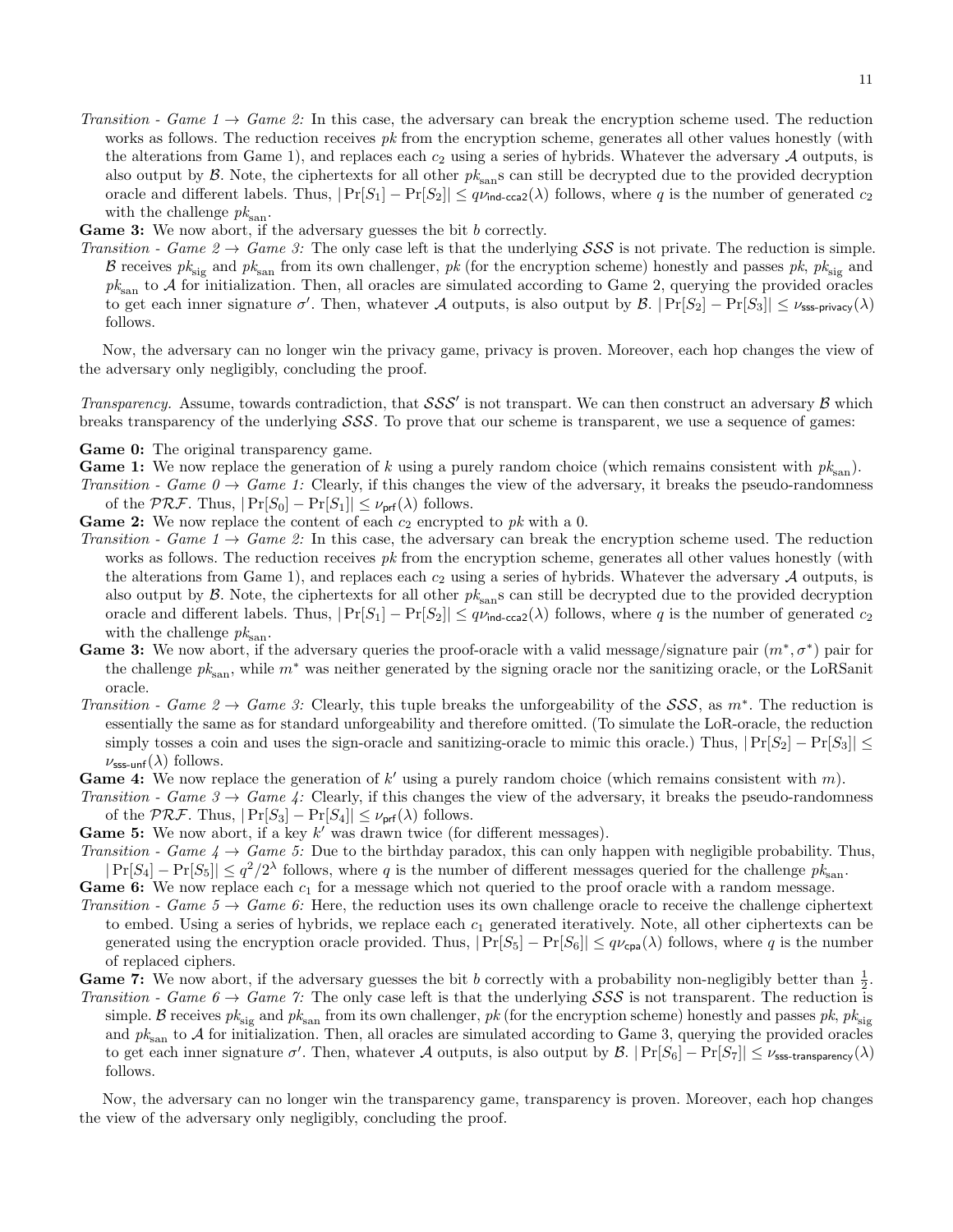${\bf Experiment ~Unlinkability}_{\mathcal A}^{SSS}(\lambda)$  $(\mathit{pk}_{\mathrm{san}},\mathit{sk}_{\mathrm{san}}) \leftarrow \mathsf{KGen}_{\mathrm{san}}(1^{\lambda})$  $b \leftarrow \{0, 1\}$  $a \leftarrow \mathcal{A}^{\mathsf{Sanit}(\cdot,\cdot,\cdot,\cdot,\cdot,s k_{\text{san}}), \mathsf{LoR}\mathsf{Sanit}(\cdot,\cdot,\cdot,\cdot,\cdot,\cdot,\cdot,s k_{\text{san}},b)}(pk_{\text{san}})$ where oracle LoRSanit on input of  $m_0$ , MOD<sub>0</sub>,  $\sigma_0$ ,  $m_1$ , MOD<sub>1</sub>,  $\sigma_1$ ,  $pk_{\text{sig}}$ : if  $ADM_0 \neq ADM_1$  ∨  $MOD_0(m_0) \neq MOD_1(m_1)$  ∨  $ADM_0(MOD_0) \neq ADM_1(MOD_1)$  ∨ Verify $(m_0, \sigma_0, pk_{sig}, pk_{san}) \neq$  Verify $(m_1, \sigma_1, pk_{sig}, pk_{san})$ , return ⊥  $\text{return } (m', \sigma') \leftarrow \mathsf{Sanit}(m_b, \text{MOD}_b, \sigma_b, \textit{pk}_{\text{sig}}, \textit{sk}_{\text{san}})$ return 1, if  $a = b$ . Else, return 0.

#### <span id="page-11-0"></span>Fig. 7. Unlinkability

Signer-Accountability. Essentially the same reduction as for unforgeability, but only the sanitization-oracle must be simulated, while the key  $pk^*$  returned by A is also returned.

Sanitizer-Accountability. Essentially the same reduction as for unforgeability, but the sanitization oracle must not be simulated, while the key "inner"  $pk_1^*$  returned by  $A$  is also returned.

Note, however, as Proof now also returns the secret key to decrypt  $c_1$ , an adversary can now decide for each *message* which has been queried to Proof how the corresponding signature was generated by decrypting, which is contained in the *signature*  $\sigma$ . We want to stress that [\[19\]](#page-15-16) also defines transparency in a similar way. However, their scheme does not fulfill this definition, as the authors do not use strongly unforgeable signatures. In [\[12,](#page-14-3)[13\]](#page-14-4) transparency is defined similarly; however, as their schemes fulfill non-interactive public accountability and not transparency, this is not of importance.

**Theorem 3.** Every scheme which is strongly transparent, is transparent. The converse is not true.

Proof. The claim immediately follows from the construction above.

Unlinkability. Unlinkability prohibits an adversary to decide how a signature was generated, i.e., from which signature a sanitized signature was derived. We introduce the stronger definition from [\[13\]](#page-14-4), where even the signer can be malicious. This game is similar to privacy with the same constraints. However, compared to the privacy game, the adversary can also input the signatures and the modification instruction. Again, it receives full oracle access; the signing and proof oracles can be simulated by the adversary.

**Definition 6 (Unlinkability).** An SSS is unlinkable, if for any efficient adversary A there exists a negligible function ν such that:

$$
\left|\Pr[\text{Unlinkability}_{\mathcal{A}}^{\mathcal{S}\mathcal{S}\mathcal{S}}(\lambda)=1]-\frac{1}{2}\right|\leq\nu(\lambda)\,,
$$

where the experiment is defined in Figure [7.](#page-11-0)

Next, we revise the three accountability definitions. As already argued, these definitions capture the intermediate cases, i.e., when either the sanitizer or the signer is adversarial. This is captured within the next three definitions.

Strong Signer-Accountability. For strong signer-accountability, a signer should not be able to blame a sanitizer if the sanitizer is actually not responsible for a given message/signature *pair* never generated by the sanitizer. Hence, the adversary has to generate a proof  $\pi^*$  which makes Judge to decide that the sanitizer is accountable, if it is not for a message/signature pair  $(m, \sigma)$ . Here, the adversary gains access to all oracles related to sanitizing.

**Definition 7 (Strong Signer Accountability).** An SSS is strongly signer accountable, if for any efficient adversary A there exists a negligible function  $\nu$  such that:

 $\Pr[\mathcal{S}\mathcal{S}\text{ig-Accountability}_{\mathcal{A}}^{\mathcal{S}\mathcal{S}\mathcal{S}}(\lambda)=1]\leq\nu(\lambda)\,,$ 

where the experiment is defined in Figure [8.](#page-12-0)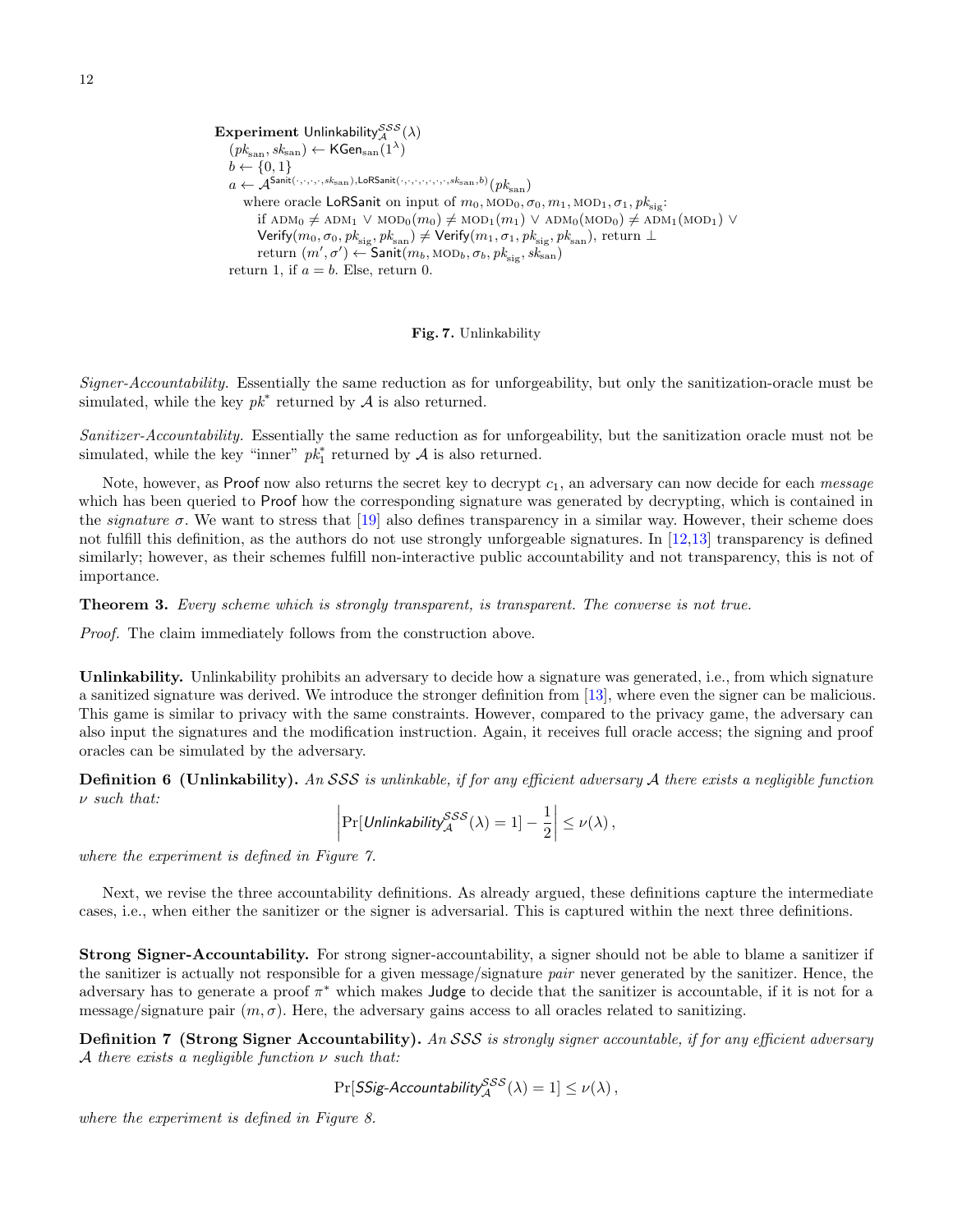${\bf Experiment~SS}$ ig-Accountability $_{\cal A}^{SSS}(\lambda)$  $(\mathit{pk}_{\mathrm{san}}, \mathit{sk}_{\mathrm{san}}) \leftarrow \mathsf{KGen}_{\mathrm{san}}(1^\lambda)$  $b \leftarrow \{0, 1\}$  $(pk^*, \pi^*, m^*, \sigma^*) \leftarrow \mathcal{A}^{\mathsf{Sanit}(\cdot, \cdot, \cdot, \cdot, sk_{\mathsf{san}})}(pk_{\mathsf{san}})$ for  $i = 1, 2, ..., q$  let  $(m'_i, \sigma'_i)$  and  $(m_i, \text{MOD}_i, \sigma_i, pk_{\text{sig},i})$  index the answers/queries from/to Sanit if Verify $(m^*, \sigma^*, pk^*, pk_{\rm san}) =$ true ∧  $\forall i \in \{1, 2, \ldots, q\} : (pk^*, m^*, \underline{\sigma}^*) \neq (pk_{\text{sig},i}, m'_i, \underline{\sigma'_i}) \land$  $\mathsf{Judge}(m^*,\sigma^*,pk^*,pk_{\mathrm{san}}^*,\pi^*)=\mathtt{San}$ return 1 return 0

<span id="page-12-0"></span>

```
{\bf Experiment~S}San-Accountability{}_{\cal A}^{\cal S\cal S\cal S}(\lambda)(\mathit{pk}_{\text{sig}},\mathit{sk}_{\text{sig}}) \leftarrow \mathsf{KGen}_{\text{sig}}(1^{\lambda})b \leftarrow \{0, 1\}(pk^*, m^*, \sigma^*) \leftarrow \mathcal{A}^{\mathsf{Sign}(\cdot, sk_{\text{sig}}, \cdot, \cdot, \cdot), \mathsf{Proof}(sk_{\text{sig}}, \cdot, \cdot, \cdot, \cdot)}(pk_{\text{sig}})for i = 1, ..., q let (m_i, \text{ADM}_i, pk_{\text{san},i}) and \sigma_i index the queries/answers to/from Sign
 \pi \leftarrow \mathsf{Proof}(sk_{\text{sig}}, m^*, \sigma^*, \{(m_i, \sigma_i) \mid 0 < i \leq q\}, pk^*)if {\sf Verify}(m^*,\sigma^*,pk_{\text{sig}},pk^*) = {\tt true} \; \wedge\forall i \in \{1, 2, \ldots, q\}: (pk^*, m^*, \underline{\sigma^*}) \neq (pk_{\text{san}, i}, m_i, \underline{\sigma_i}) \wedge\mathsf{Judge}(m^*, \sigma^*, pk_{\text{sig}}, pk^*, \pi) = \mathsf{Sig}return 1
return 0
```
<span id="page-12-1"></span>Fig. 9. Strong Sanitizer Accountability

Theorem 4. Every scheme which is strongly signer-accountable, is also signer-accountable. The converse is not true.

Proof. Similar to the proof of Theorem [1.](#page-4-2)

Strong Sanitizer-Accountability. Strong sanitizer-accountability is similar to standard sanitizer-accountability. However, compared to the original definition, the adversary now also wins if it can generate any signature  $\sigma^*$  which has not been generated by the signer. As usual, the adversary gains access to all signer-related oracles.

**Definition 8 (Strong Sanitizer-Accountability).** An SSS is sanitizer accountable, if for any efficient adversary A there exists a negligible function  $\nu$  such that:

 $\Pr[\textit{SSan-Accountability}_{\mathcal{A}}^{\mathcal{SSS}}(\lambda)=1] \leq \nu(\lambda)\,,$ 

where the experiment is defined in Figure [9.](#page-12-1)

Theorem 5. Every scheme which is strongly sanitizer-accountable, is also sanitizer-accountable. The converse is not true.

Proof. Similar to the proof of Theorem [1.](#page-4-2)

Strong Non-Interactive Public Accountability. Strong non-interactive public accountability is also similar to the standard definition of non-interactive public accountability. However, this definition now also covers the case where the adversary could generate new signatures.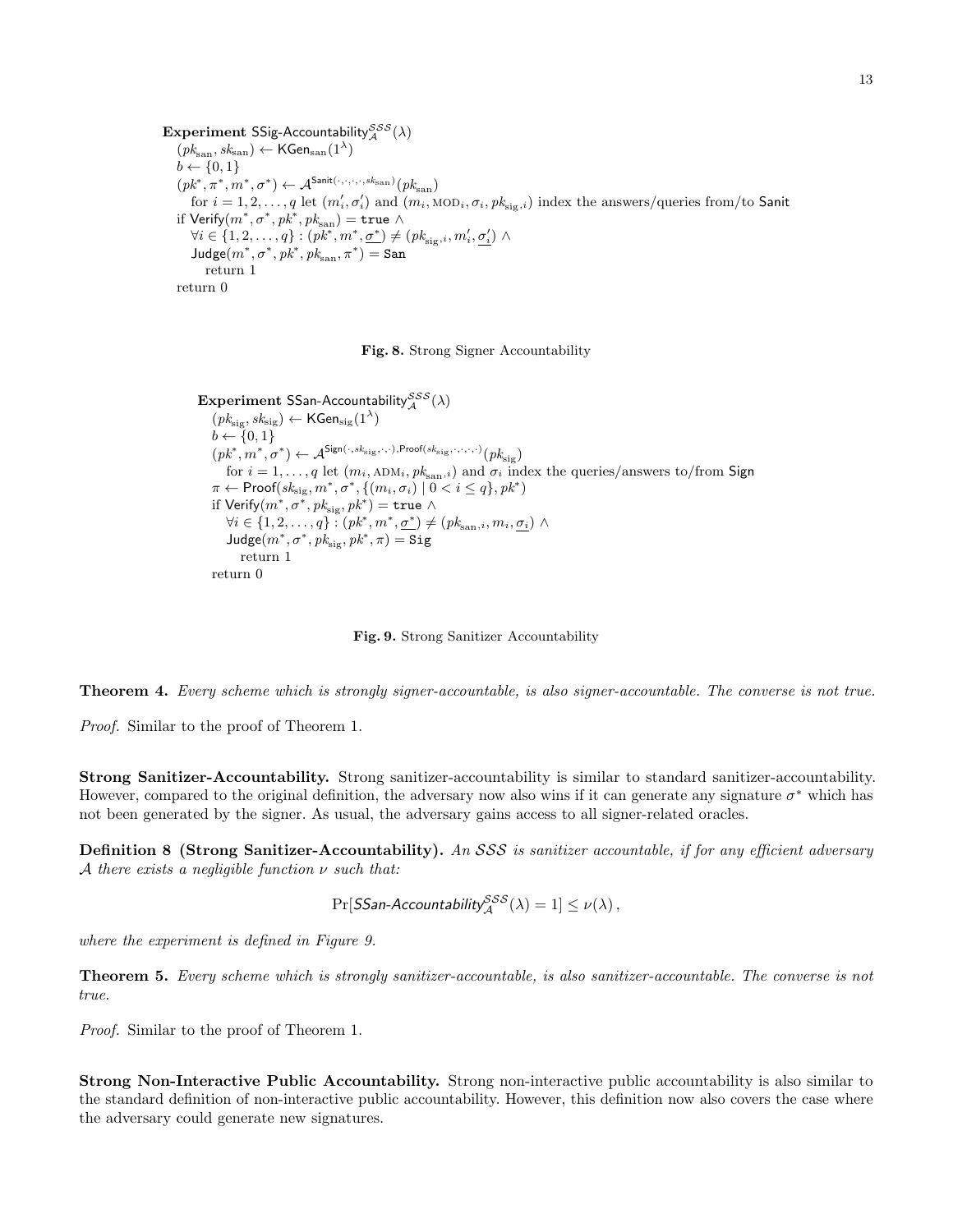${\bf Experiment~S}$ Pubaccountability ${}_{\cal A}^{\cal S\cal S\cal S}(\lambda)$  $(\mathit{pk}_{\text{sig}},\mathit{sk}_{\text{sig}}) \leftarrow \mathsf{KGen}_{\text{sig}}(1^\lambda)$  $(\mathit{pk}_{\mathrm{san}}, \mathit{sk}_{\mathrm{san}}) \leftarrow \mathsf{KGen}_{\mathrm{san}}(1^\lambda)$  $(pk^*, m^*, \sigma^*) \leftarrow \mathcal{A}^{\mathsf{Sign}(\cdot, sk_{\text{sig}}, \cdot, \cdot), \mathsf{Sanit}(\cdot, \cdot, \cdot, \cdot, sk_{\text{san}})}(pk_{\text{sig}}, pk_{\text{san}})$ for  $i = 1, 2, ..., q$  let  $(m_i, \text{ADM}_i, pk_{\text{san},i})$  and  $\sigma_i$  index the queries/answers to/from Sign for  $j=1,2,\ldots,q'$  let  $(m_j, \text{MOD}_j, \sigma_j, \hat{pk}_{\text{sig},j})$  and  $(m'_j, \sigma'_j)$  index the queries/answers to/from Sanit if  $\mathsf{Verify}(m^*, \sigma^*, \mathit{pk}_{\text{sig}}, \mathit{pk}^*) = \mathtt{true} \land$  $\forall i \in \{1, 2, \ldots, q\} : (pk^*, m^*, \underline{\sigma^*}) \neq (pk_{\text{san},i}, m_i, \underline{\sigma_i}) \land$  $\mathsf{Judge}(m^*,\sigma^*,pk_\text{sig},pk^*,\bot) = \mathtt{Sig}$ return 1 if Verify $(m^*, \sigma^*, pk^*, pk_{\rm san}) =$ true ∧  $\forall j \in \{1, 2, ..., q'\} : (pk^*, m^*, \underline{\sigma}^*) \neq (pk_{\text{sig},j}, m'_j, \sigma'_j) \land$  $\mathsf{Judge}(m^*,\sigma^*,pk^*,pk_{\mathrm{san}}^*,\bot) = \mathtt{San}$ return 1 return 0

<span id="page-13-1"></span>Fig. 10. Strong Public Accountability

Definition 9 (Strong Non-Interactive Public Accountability). An SSS is strongly non-interactive publicly accountable, if for any efficient adversary  $A$  there exists a negligible function  $\nu$  such that:

$$
\Pr[\textit{SPubaccountability}_{\mathcal{A}}^{\mathcal{SSS}}(\lambda) = 1] \leq \nu(\lambda)\,,
$$

where the experiment is defined in Figure [10.](#page-13-1)

**Theorem 6.** Every scheme which is strongly non-interactive publicly accountable, is also non-interactive publicly accountable. The converse is not true.

Proof. Similar to the proof of Theorem [1.](#page-4-2)

Discussion. Clearly, all three definitions above fix the problems given in the running example: the server cannot generate any signature which has not been endorsed by the medical doctor, and vice versa.

Moreover, some known implications of the existing security properties from [\[9,](#page-14-6)[11](#page-14-2)[,12,](#page-14-3)[13\]](#page-14-4) carry over to our setting. Namely, strong sanitizer-accountability and strong signer-accountability together imply strong unforgeability, while strong non-interactive public accountability implies both strong sanitizer-accountability and strong signer-accountability. As strong transparency implies transparency, it also implies (proof-restricted) privacy. The proofs for this statement are essentially the same as given for the non-strong ones [\[9](#page-14-6)[,11](#page-14-2)[,12,](#page-14-3)[13\]](#page-14-4) and are therefore omitted. We leave it as open work to prove if other implications and separations are still valid in our setting.

## <span id="page-13-0"></span>4 Sketched Constructions

We now sketch how to achieve our new notions. As (strong) non-interactive public accountability and (strong) transparency are mutually exclusive, we need two distinct constructions.

Construction with Strong Transparency. A good candidate for a construction with strong transparency (and unlinkability) is the construction given by  $Brzuska$  et al. [\[11\]](#page-14-2), if slightly altered. The main idea of the construction given in  $[11]$  is to sign all non-admissible blocks, the sanitizer's and the group's public key, and ADM using a strongly unforgeable deterministic signature scheme  $\mathcal S$ . Finally, the complete message, and the signer's public key are signed using a group signature scheme  $\mathcal{GS}$  [\[7,](#page-14-13)[11\]](#page-14-2). All standard properties of the  $\mathcal{SSS}$  follow in a straightforward manner from the strong unforgeability and the group signature's security properties.<sup>[5](#page-13-2)</sup> To achieve our stronger definitions, one needs a

<span id="page-13-2"></span><sup>&</sup>lt;sup>5</sup> Note, their scheme only achieves a weaker form of unlinkability; also the signer's key pair is generated honestly. The adversary gains oracle access to Sign and Proof [\[11\]](#page-14-2).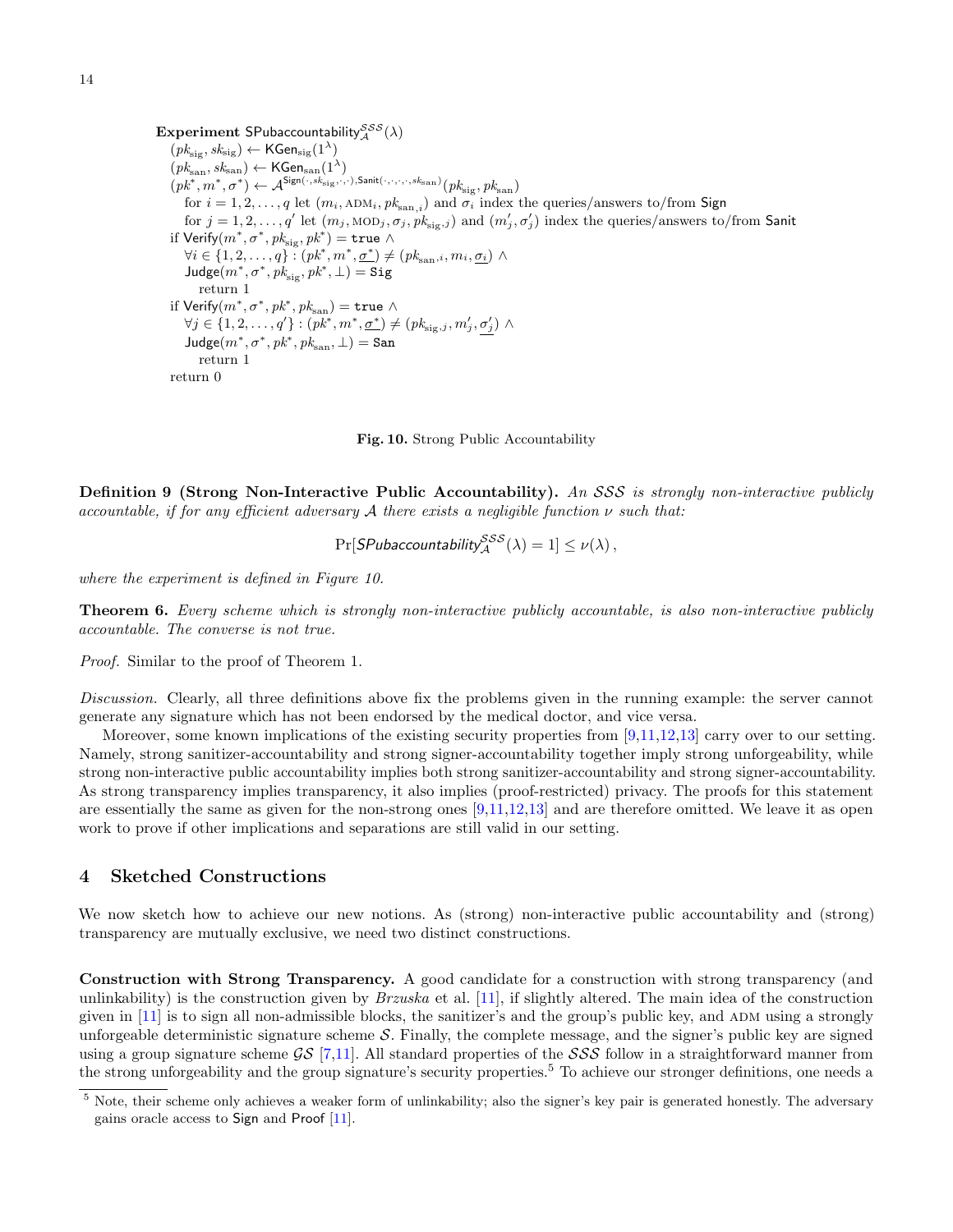stronger group signature scheme. Namely, the anonymity, non-frameability and traceability security definitions [\[7](#page-14-13)[,11\]](#page-14-2) of the group signature scheme need to be adjusted. In particular, as done in §[3,](#page-4-0) we need alter the games in the following  $\text{wav:}^6$  $\text{wav:}^6$ 

- For anonymity, the adversary must never submit a pair  $(m, \sigma)$  for signature  $\sigma$  received for m from the LoR-Sign oracle to the opening oracle (instead of only  $m$ ).
- For non-frameability and traceability, the adversary must never have received  $\sigma^*$  for  $m^*$  (instead of only not asking for a signature on  $m^*$ ) from the signing oracle.

We also require that all other information in the full signature is non-malleably attached to it, e.g., by also signing them.

We leave a formal proof of security of the sketched construction as open work.

Construction with Strong Non-Interactive Public Accountability. The construction given in [\[13\]](#page-14-4) achieves non-interactive public accountability. The basic idea of their scheme is the same as in the aforementioned construction, but instead of using a group signature  $\mathcal{G}\mathcal{S}$ , they use another deterministic and unique signature scheme  $\mathcal{S}$ . Due to the determinism and uniqueness of the signature schemes deployed, their scheme already fulfills our strong definitions without any modifications. It depends on the use-case if a deterministic  $\mathcal{S}\mathcal{S}$  offers the required properties from a real-world perspective.

# <span id="page-14-5"></span>5 Conclusion

We have shown that the state-of-the-art security definitions of  $SSS$ s are not sufficient for some use-cases we have identified. We introduced new strictly stronger definitions, accounting for these additional use-cases. In particular, we have introduced the notions of strong unforgeability, strong transparency, strong sanitizer-accountability, strong signer-accountability and strong non-interactive public accountability and clarified the property of privacy. Finally, we have sketched how to alter an existing construction to achieve our enhanced notions.

## References

- <span id="page-14-9"></span>1. J. H. Ahn, D. Boneh, J. Camenisch, S. Hohenberger, a. shelat, and B. Waters. Computing on authenticated data. J. Cryptology, 28(2):351–395, 2015.
- <span id="page-14-7"></span>2. J. H. An, Y. Dodis, and T. Rabin. On the security of joint signature and encryption. In EuroCrypt, pages 83–107, 2002.
- <span id="page-14-1"></span>3. G. Ateniese, D. H. Chou, B. de Medeiros, and G. Tsudik. Sanitizable signatures. In ESORICS, pages 159–177, 2005.
- <span id="page-14-10"></span>4. M. T. Beck, J. Camenisch, D. Derler, S. Krenn, H. C. Pöhls, K. Samelin, and D. Slamanig. Practical strongly invisible and strongly accountable sanitizable signatures. In ACISP, Part I, pages 437–452, 2017.
- <span id="page-14-11"></span>5. M. T. Beck, J. Camenisch, D. Derler, S. Krenn, H. C. Pöhls, K. Samelin, and D. Slamanig. Practical strongly invisible and strongly accountable sanitizable signatures. IACR Cryptology ePrint Archive, 2017:445, 2017.
- <span id="page-14-12"></span>6. M. Bellare, D. Hofheinz, and E. Kiltz. Subtleties in the definition of IND-CCA: when and how should challenge decryption be disallowed? J. Cryptology, 28(1):29–48, 2015.
- <span id="page-14-13"></span>7. M. Bellare, D. Micciancio, and B. Warinschi. Foundations of group signatures: Formal definitions, simplified requirements, and a construction based on general assumptions. In EuroCrypt, pages 614–629, 2003.
- <span id="page-14-0"></span>8. M. Bellare and P. Rogaway. The exact security of digital signatures - how to sign with RSA and rabin. In EuroCrypt, pages 399–416, 1996.
- <span id="page-14-6"></span>9. C. Brzuska, M. Fischlin, T. Freudenreich, A. Lehmann, M. Page, J. Schelbert, D. Schröder, and F. Volk. Security of sanitizable signatures revisited. In PKC, pages 317–336, 2009.
- <span id="page-14-8"></span>10. C. Brzuska, M. Fischlin, A. Lehmann, and D. Schröder. Santizable signatures: How to partially delegate control for authenticated data. In BIOSIG, 2009.
- <span id="page-14-2"></span>11. C. Brzuska, M. Fischlin, A. Lehmann, and D. Schröder. Unlinkability of sanitizable signatures. In PKC, pages 444–461, 2010.
- <span id="page-14-3"></span>12. C. Brzuska, H. C. Pöhls, and K. Samelin. Non-interactive public accountability for sanitizable signatures. In EuroPKI, pages 178–193, 2012.
- <span id="page-14-4"></span>13. C. Brzuska, H. C. Pöhls, and K. Samelin. Efficient and perfectly unlinkable sanitizable signatures without group signatures. In EuroPKI, pages 12–30, 2013.

<span id="page-14-14"></span> $6$  Due to space requirements, we assume the reader is familiar with the security definitions of group signatures. References  $[7,11]$  $[7,11]$ contain all required definitions.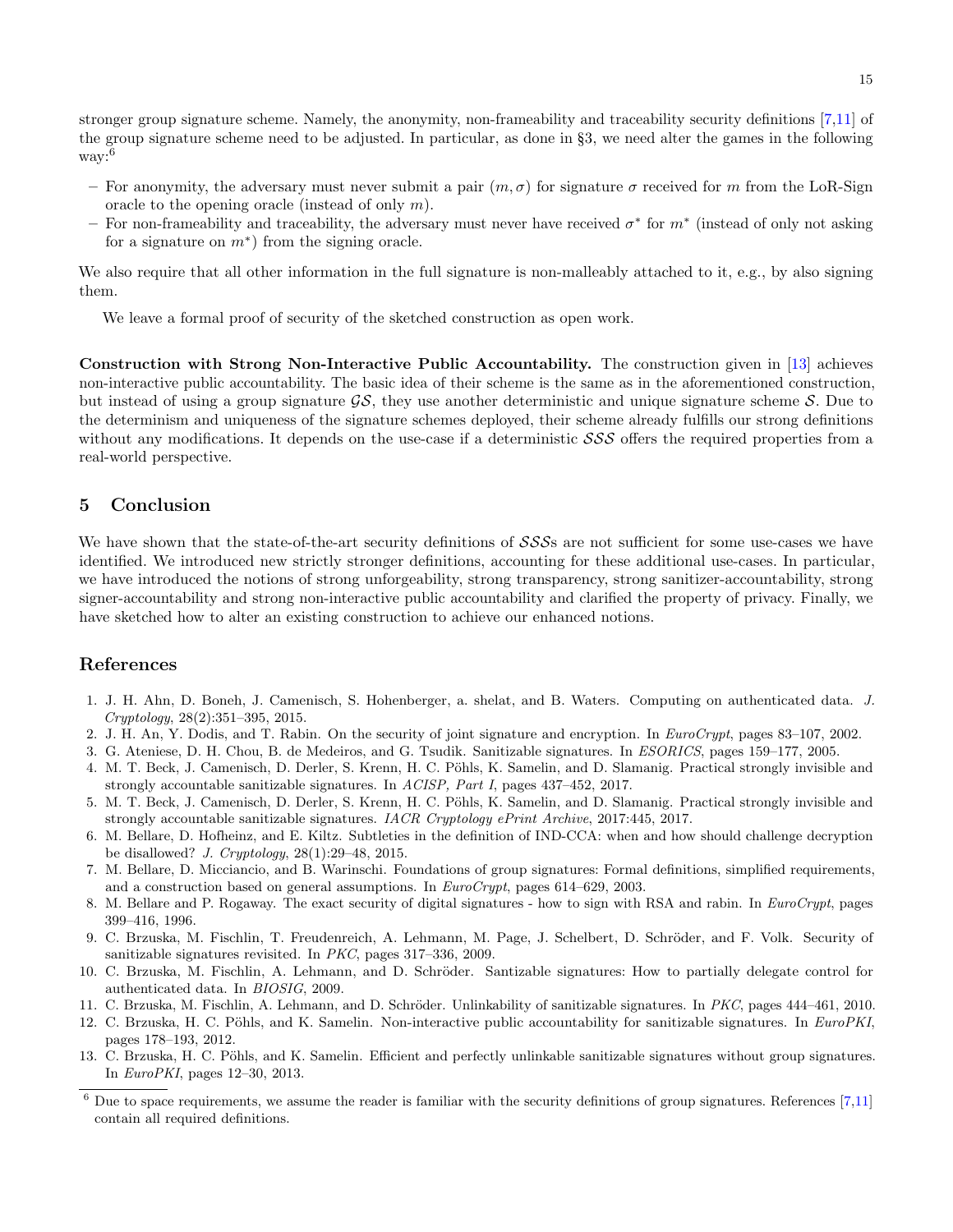- <span id="page-15-20"></span>14. J. Camenisch, D. Derler, S. Krenn, H. C. Pöhls, K. Samelin, and D. Slamanig. Chameleon-hashes with ephemeral trapdoors - and applications to invisible sanitizable signatures. In PKC, Part II, pages 152–182, 2017.
- <span id="page-15-21"></span>15. J. Camenisch, D. Derler, S. Krenn, H. C. Pöhls, K. Samelin, and D. Slamanig. Chameleon-hashes with ephemeral trapdoors and applications to invisible sanitizable signatures. IACR Cryptology ePrint Archive, 2017:11, 2017.
- <span id="page-15-9"></span>16. S. Canard and A. Jambert. On extended sanitizable signature schemes. In CT-RSA, pages 179–194, 2010.
- <span id="page-15-14"></span>17. S. Canard, A. Jambert, and R. Lescuyer. Sanitizable signatures with several signers and sanitizers. In AfricaCrypt, pages 35–52, 2012.
- <span id="page-15-12"></span>18. S. Canard, F. Laguillaumie, and M. Milhau. Trapdoorsanitizable signatures and their application to content protection. In ACNS, pages 258–276, 2008.
- <span id="page-15-16"></span>19. H. de Meer, H. C. Pöhls, J. Posegga, and K. Samelin. Scope of security properties of sanitizable signatures revisited. In Ares, pages 188–197, 2013.
- <span id="page-15-18"></span>20. D. Demirel, D. Derler, C. Hanser, H. C. Pöhls, D. Slamanig, and G. Traverso. PRISMACLOUD D4.4: Overview of Functional and Malleable Signature Schemes. Technical report, H2020 Prismacloud, <www.prismacloud.eu>, 2015.
- <span id="page-15-2"></span>21. D. Derler, C. Hanser, and D. Slamanig. Blank digital signatures: Optimization and practical experiences. In Privacy and Identity Management for the Future Internet in the Age of Globalisation - 9th IFIP WG 9.2, 9.5, 9.6/11.7, 11.4, 11.6/SIG 9.2.2 International Summer School, Patras, Greece, September 7-12, 2014, Revised Selected Papers, pages 201–215, 2014.
- <span id="page-15-10"></span>22. D. Derler and D. Slamanig. Rethinking privacy for extended sanitizable signatures and a black-box construction of strongly private schemes. In ProvSec, 2015.
- <span id="page-15-15"></span>23. V. Fehr and M. Fischlin. Sanitizable signcryption: Sanitization over encrypted data (full version). IACR Cryptology ePrint Archive, 2015:765, 2015.
- <span id="page-15-7"></span>24. N. Fleischhacker, J. Krupp, G. Malavolta, J. Schneider, D. Schröder, and M. Simkin. Efficient unlinkable sanitizable signatures from signatures with re-randomizable keys. In PKC Part-I, pages 301–330, 2016.
- <span id="page-15-0"></span>25. S. Goldwasser, S. Micali, and R. L. Rivest. A digital signature scheme secure against adaptive chosen-message attacks. SIAM J. Comput., 17(2):281–308, 1988.
- <span id="page-15-8"></span>26. J. Gong, H. Qian, and Y. Zhou. Fully-secure and practical sanitizable signatures. In Inscrypt, pages 300–317, 2010.
- <span id="page-15-22"></span>27. J. Groth. Fully anonymous group signatures without random oracles. In AsiaCrypt, pages 164–180, 2007.
- <span id="page-15-3"></span>28. C. Hanser and D. Slamanig. Blank digital signatures. In AsiaCCS, pages 95–106, 2013.
- <span id="page-15-5"></span>29. F. Höhne, H. C. Pöhls, and K. Samelin. Rechtsfolgen editierbarer signaturen. Datenschutz und Datensicherheit, 36(7):485–491, 2012.
- <span id="page-15-6"></span>30. Q. Huang, D. S. Wong, and Y. Zhao. Generic transformation to strongly unforgeable signatures. In ACNS, pages 1–17, 2007.
- <span id="page-15-11"></span>31. M. Klonowski and A. Lauks. Extended sanitizable signatures. In ICISC, pages 343–355, 2006.
- <span id="page-15-23"></span>32. S. Krenn, K. Samelin, and D. Sommer. Stronger security for sanitizable signatures. In DPM/QASA, pages 100–117, 2015.
- <span id="page-15-17"></span>33. M. Mambo, K. Usuda, and E. Okamoto. Proxy signatures for delegating signing operation. In CCS, pages 48–57, 1996.
- <span id="page-15-1"></span>34. K. Miyazaki, S. Susaki, M. Iwamura, T. Matsumoto, R. Sasaki, and H. Yoshiura. Digital documents sanitizing problem. Technical Report 195, Institute of Electronics, Information and Communication Engineers, 2003.
- <span id="page-15-4"></span>35. H. C. Pöhls, K. Samelin, and J. Posegga. Sanitizable signatures in XML signature - performance, mixing properties, and revisiting the property of transparency. In ACNS, pages 166–182, 2011.
- <span id="page-15-13"></span>36. D. H. Yum, J. W. Seo, and P. Joong Lee. Trapdoor sanitizable signatures made easy. In ACNS, pages 53–68, 2010.

# <span id="page-15-19"></span>A Security Definitions Building Blocks

# A.1 Labeled Public-Key Encryption Schemes  $\mathcal{E}'$

Correctness. For a public-key encryption scheme  $\mathcal{E}'$  we require the correctness properties to hold. In particular, we require that for all  $\lambda \in \mathbb{N}$ , for all  $(sk, pk) \leftarrow \mathsf{EKGen}'(1^{\lambda})$ , for all  $m \in \mathcal{M}$ , for all  $\theta \in \{0, 1\}^*$ , we have  $\mathsf{Dec}'(sk, \mathsf{Enc}'(pk, m, \theta), \theta) = m$ . This definition captures perfect correctness.

IND-CCA2 Security. IND-CCA2 Security requires that an adversary A cannot decide which message is actually contained in a ciphertext c, while in the case of  $CCA2$  A receives full adaptive access to the decryption oracle. We also require that the message space M implicitly defines an upper bound on the message length, i.e.,  $|m|$ . In other words, this means that the length is implicitly hidden for all messages in  $M$ . From a practical viewpoint, this can be implemented using suitable padding techniques.

Definition 10 (IND-CCA2 Security). A labeled public-key encryption scheme  $\mathcal{E}'$  is IND-CCA2 secure, if for any efficient adversary A there exists a negligible function  $\nu$  such that  $\left|\Pr[\mathsf{IND}\text{-}\mathsf{CCA2}_\mathcal{A}^{\mathcal{E}'}(1^\lambda)=1]-\frac{1}{2}\right|\leq \nu(\lambda)$ . The corresponding experiment is depicted in Fig. [11.](#page-16-0)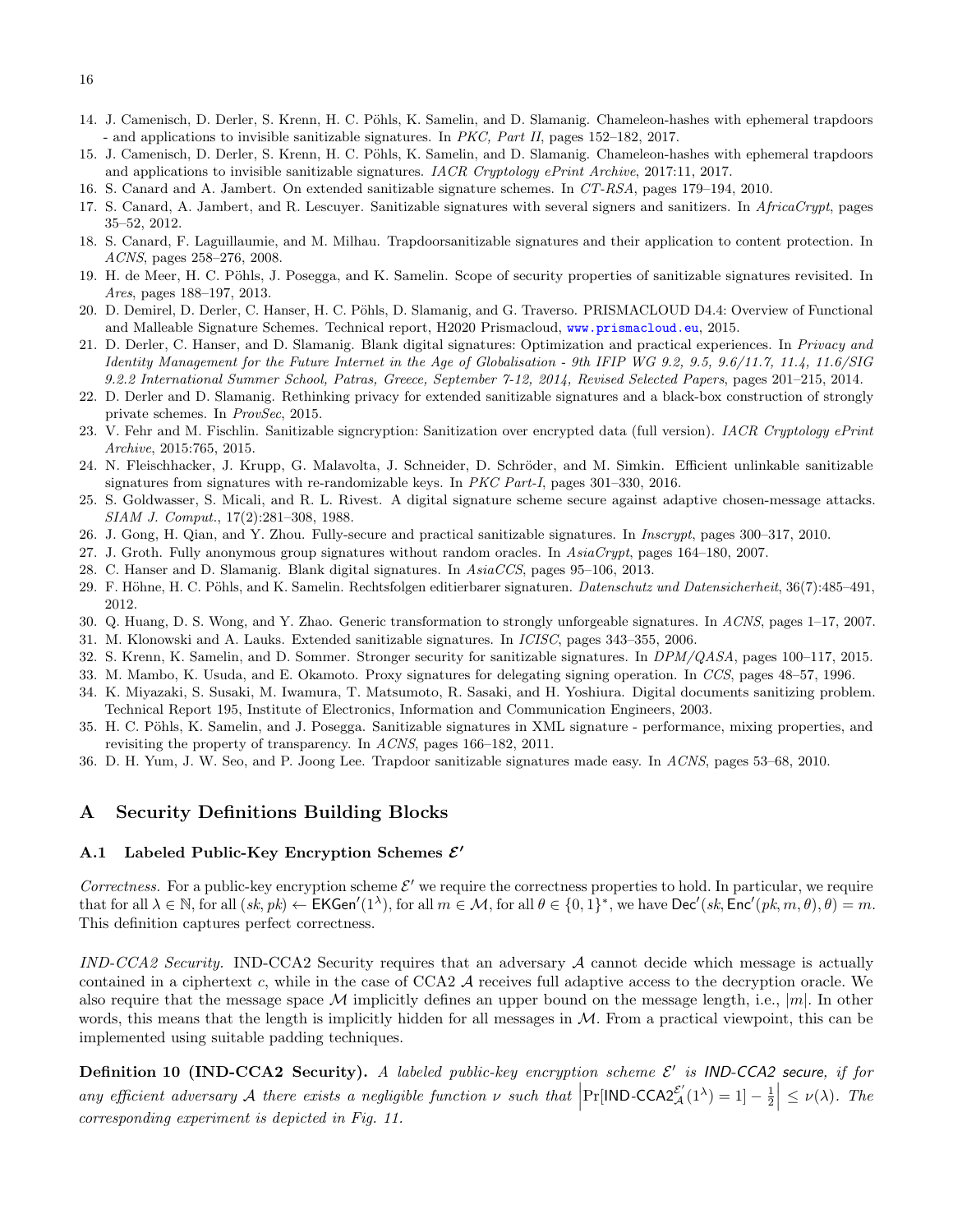Experiment IND-CCA2 $_{\mathcal{A}}^{\mathcal{E}^{\prime}}(\lambda)$  $(sk, pk) \leftarrow$  EKGen' $(1^{\lambda})$  $b \leftarrow \{0, 1\}$  $(m_0, m_1, \theta^*,$ state $\mathcal{A}) \leftarrow \mathcal{A}^{\mathcal{O}}(pk)$ where  $\mathcal{O} \leftarrow \mathsf{Dec}'(sk, \cdot, \cdot)$ . if  $m_0 \notin \mathcal{M}$  ∨  $m_1 \notin \mathcal{M}$ , let  $c \leftarrow \perp$ else, let  $c \leftarrow \mathsf{Enc}'(pk, m_b, \theta^*)$  $a \leftarrow \mathcal{A}^{\mathcal{O}}(c, \mathtt{state}_{\mathcal{A}})$ where  $\mathcal{O} \leftarrow \mathsf{Dec}'(sk, \cdot, \cdot).$ Dec"(sk, ·) behaves as Dec', but returns  $\perp$  if queried with  $(c, \theta^*)$ . return 1, if  $a = b$ return 0

<span id="page-16-0"></span>Fig. 11. Labeled IND-CCA2 security

```
Experiment IND-CPA_{\mathcal{A}}^{\mathcal{E}}(\lambda)sk \leftarrow EKGen'(1^{\lambda})b \leftarrow \{0, 1\}(m_0, m_1, \mathtt{state}_{\mathcal{A}}) \leftarrow \mathcal{A}^{\mathsf{Enc}(sk, \cdot)}(1^{\lambda})if m_0 \notin \mathcal{M} ∨ m_1 \notin \mathcal{M}, let c \leftarrow \perpelse, let c \leftarrow \textsf{Enc}(sk, m_b)a \leftarrow \mathcal{A}^{\mathsf{Enc}(sk, \cdot)}(c, \mathtt{state}_{\mathcal{A}})return 1, if a = breturn 0
```
<span id="page-16-1"></span>Fig. 12. IND-CPA security

#### A.2 Secret-Key Encryption Schemes  $\mathcal E$

Correctness. For a secret-key encryption scheme  $\mathcal E$  we require the correctness properties to hold. In particular, we require that for all  $\lambda \in \mathbb{N}$ , for all  $sk \leftarrow \mathsf{EKGen}(1^{\lambda})$ , for all  $m \in \mathcal{M}$  we have  $\mathsf{Dec}(sk, \mathsf{Enc}(sk, m)) = m$ . This definition captures perfect correctness.

IND-CPA Security. IND-CPA Security with requires that an adversary  $A$  cannot decide which message is actually contained in a ciphertext c, while in the case of CPA  $\cal{A}$  does not receive access to a decryption oracle. We also require that the message space M implicitly defines an upper bound on the message length, i.e.,  $|m|$ . In other words, this means that the length is implicitly hidden for all messages in  $M$ . From a practical viewpoint, this can be implemented using suitable padding techniques.

**Definition 11 (IND-CPA Security).** An encryption scheme  $\mathcal{E}$  is **IND-CPA** secure, if for any efficient adversary A there exists a negligible function  $\nu$  such that  $\left|\Pr[\mathsf{IND}\text{-}\mathsf{CPA}_\mathcal{A}^{\mathcal{E}}(1^\lambda)=1]-\frac{1}{2}\right|\leq \nu(\lambda)$ . The corresponding experiment is depicted in Fig. [12.](#page-16-1)

#### A.3 Pseudo-Random Functions PRF

**Definition 12 (Pseudo-Random Functions (PRFs)).** A pseudo-random function PRF consists of two algorithms (PRFKGen, PRFEval) such that:

**PRFKGen.** The algorithm PRFKGen on input security parameter  $\lambda$  outputs the secret key of the PRF:  $\kappa \leftarrow$  PRFKGen(1<sup> $\lambda$ </sup>). **PRFEval.** The algorithm PRFEval gets as input the key  $\kappa$ , and the value  $x \in \{0,1\}^{\lambda}$  to evaluate. It outputs the evaluated value  $v \leftarrow \textit{PRFEval}(\kappa, x), v \in \{0, 1\}^{\lambda}.$